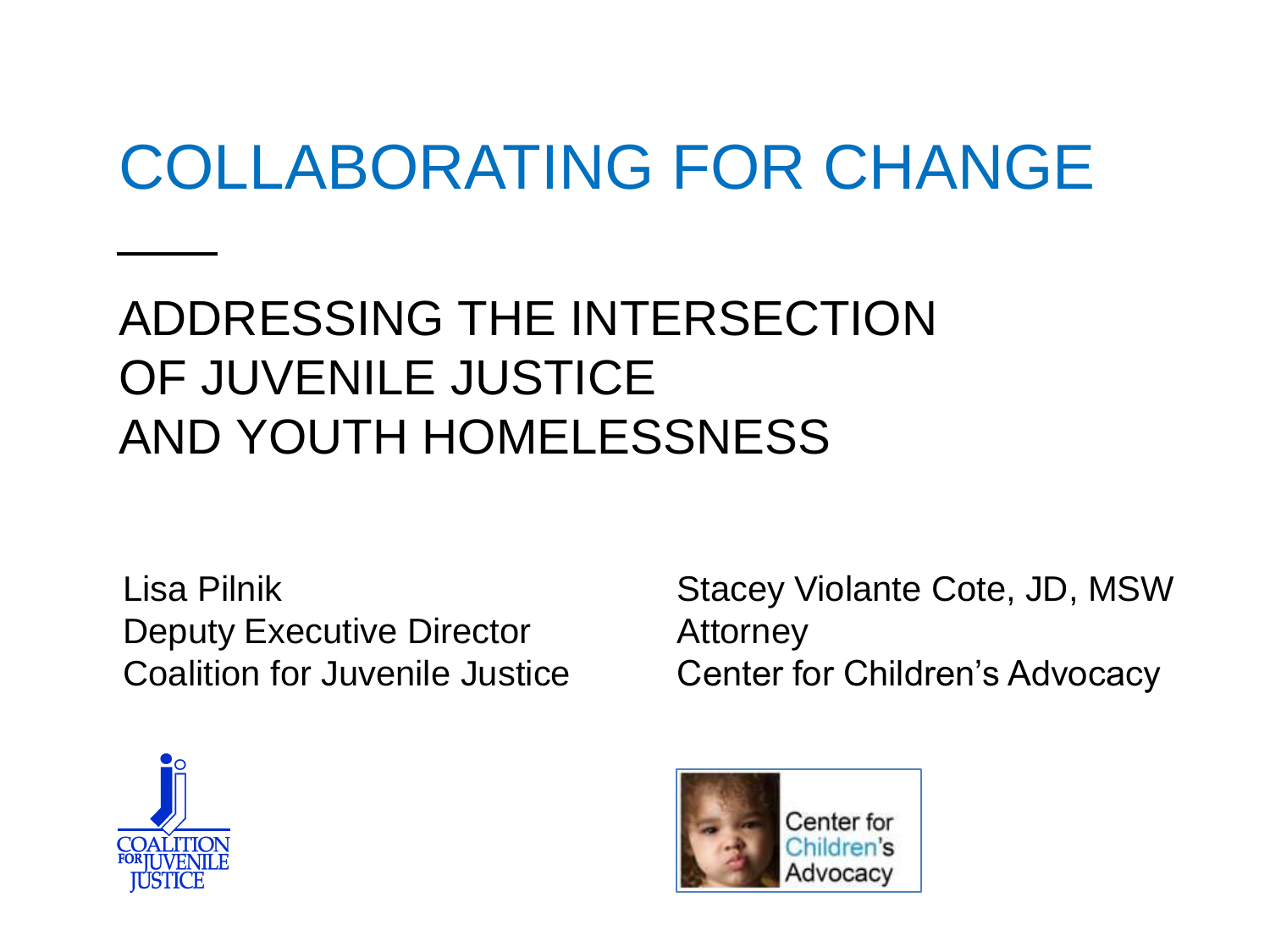### YOUTH HOMELESSNESS & JUVENILE JUSTICE

The National Alliance to End Homelessness estimates that 380,000 people younger than 18 will be homeless and alone for some period of time.

Each year 1 million children will have contact with the juvenile justice system.

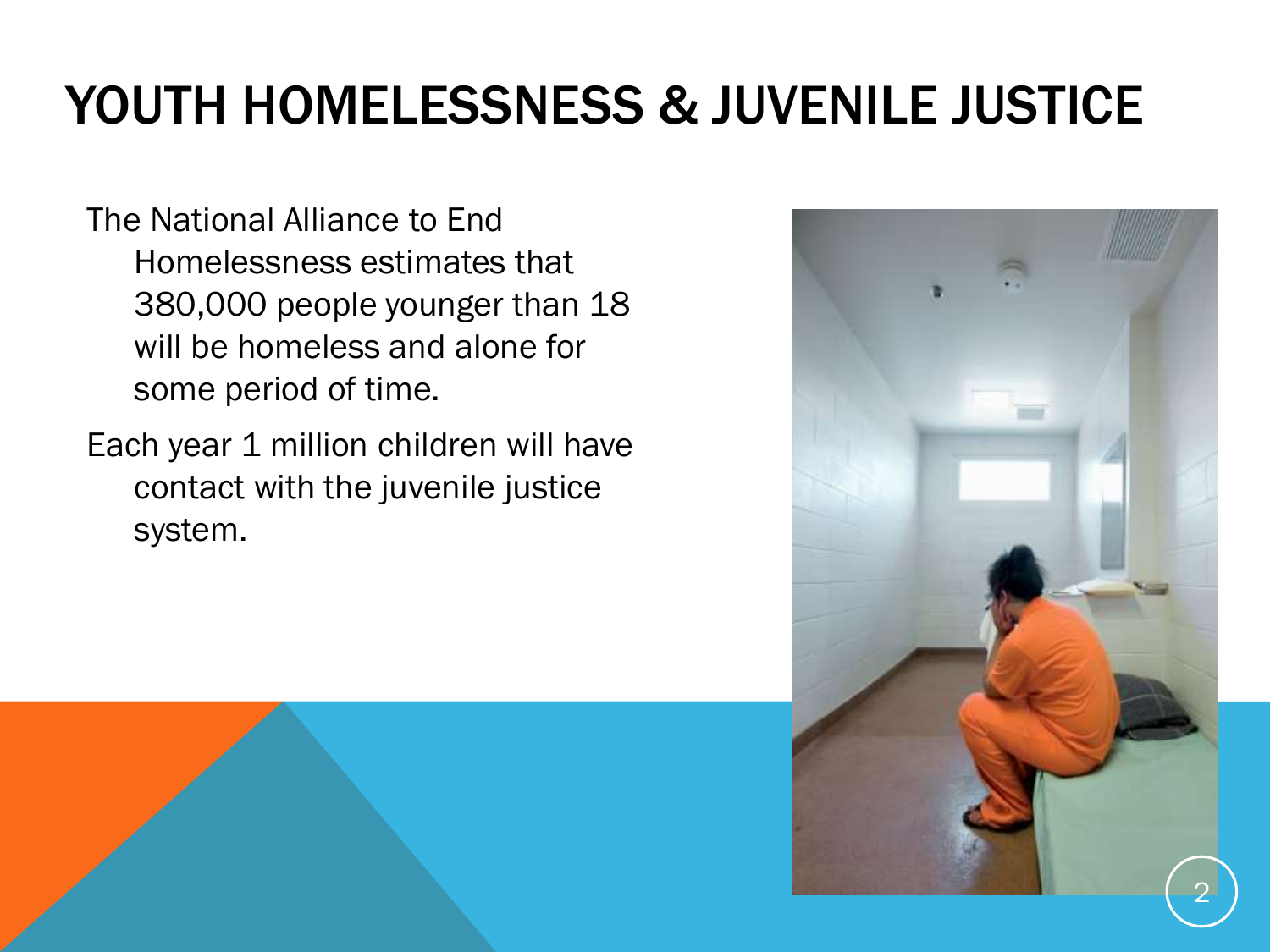### JUVENILE JUSTICE INVOLVED YOUTH AND HOMELESSNESS

Not all homeless youth are justice system involved, but there is overlap between the populations.



had been arrested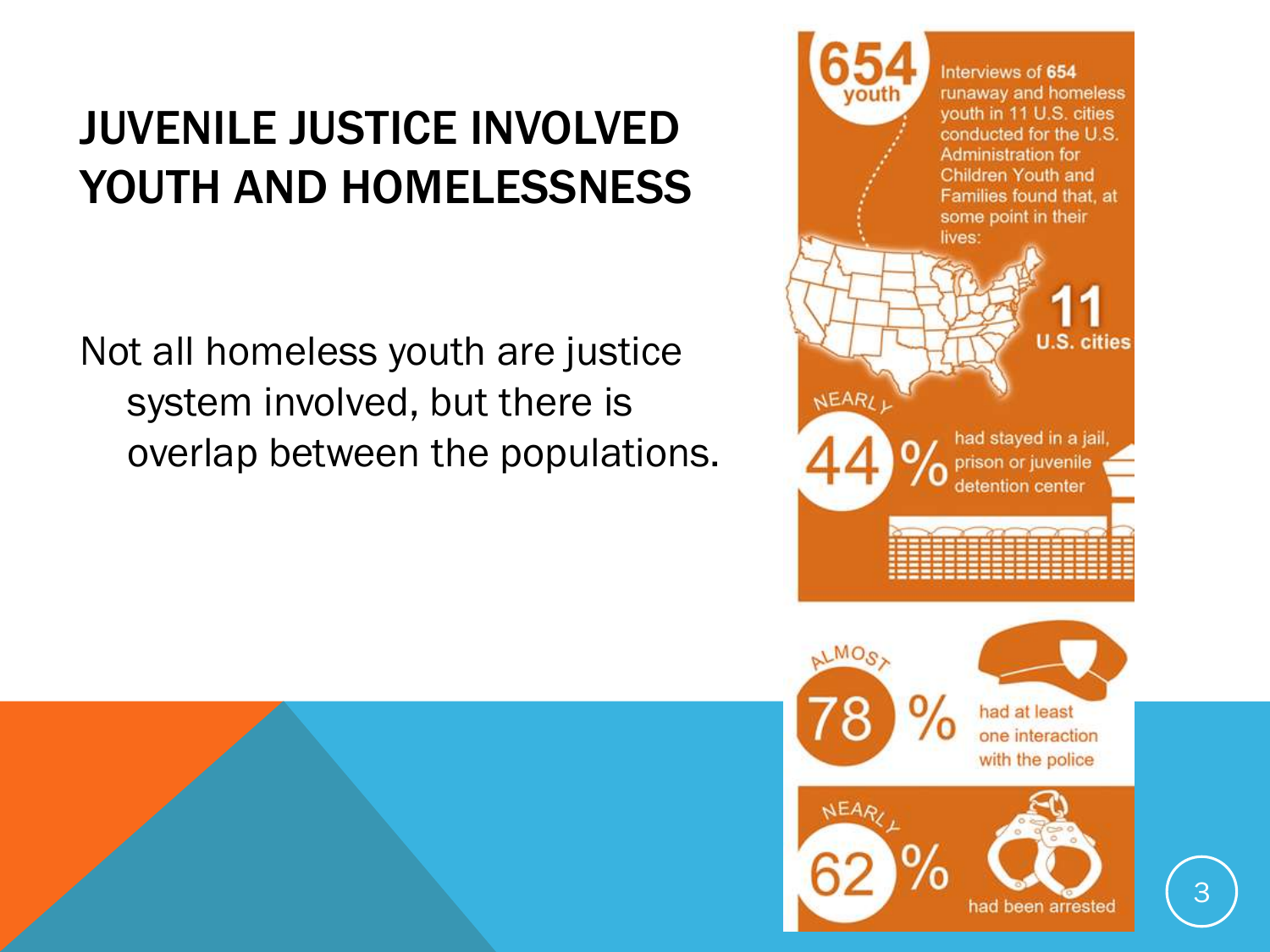### COMMONALITIES

There are commonalities that exist among justice system involved youth and homeless youth:

- Disproportionately more likely to be youth of color;
- Disproportionately likely to be LGBT youth.

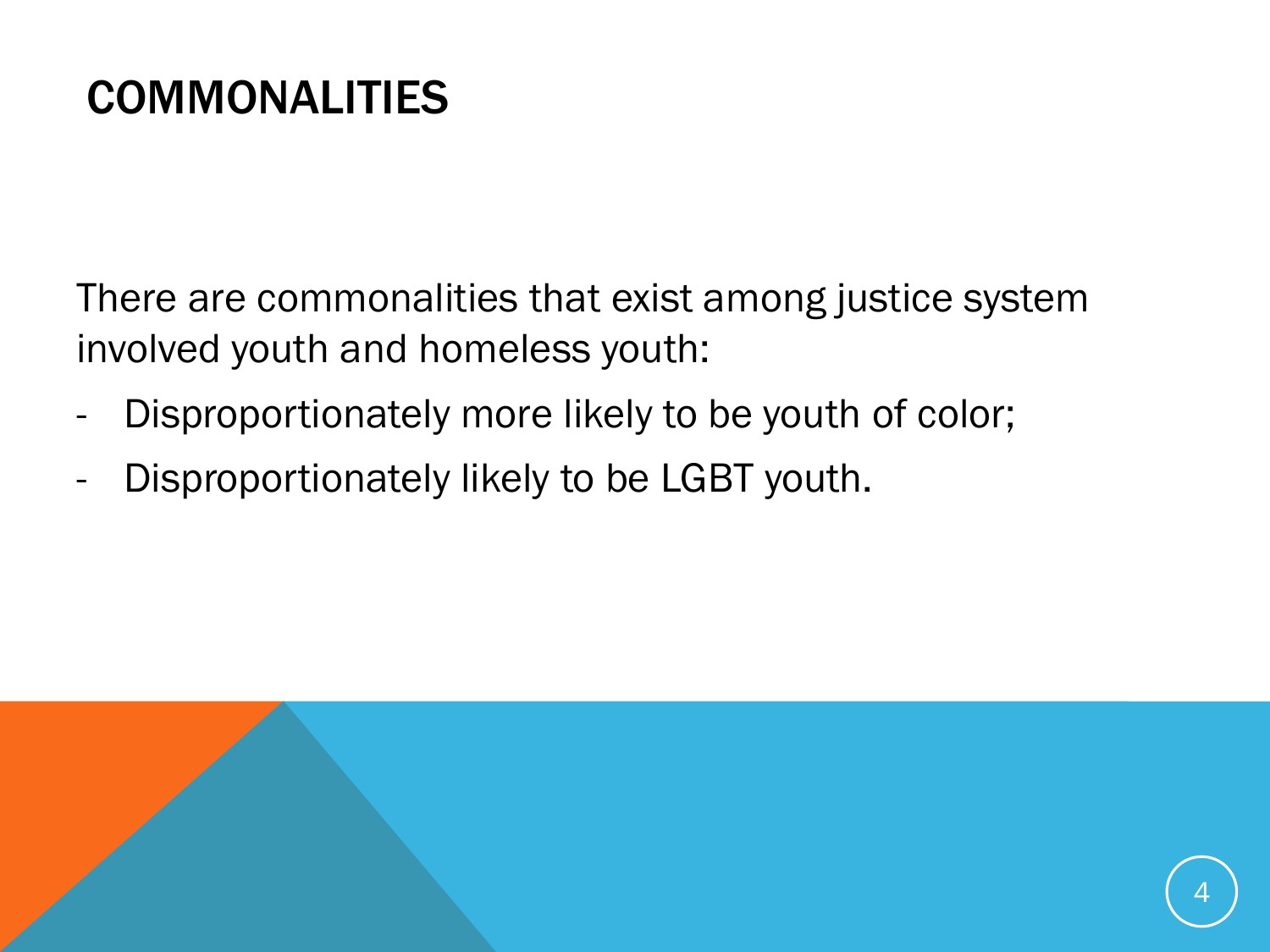### JUVENILE JUSTICE AND HOMELESSNESS

 $\overline{a}$ 

- Some young people are homeless before they enter the system. This can include children who ran away from home or were forced out by their parents.
- Some youth are forced out by parents as a result of system involvement.
- Some are not picked up when they are released from incarceration.
- Thorough and well-developed transition plans and family-based services are essential to helping make sure youth exit the justice system with a safe, secure, and accessible place to live.

5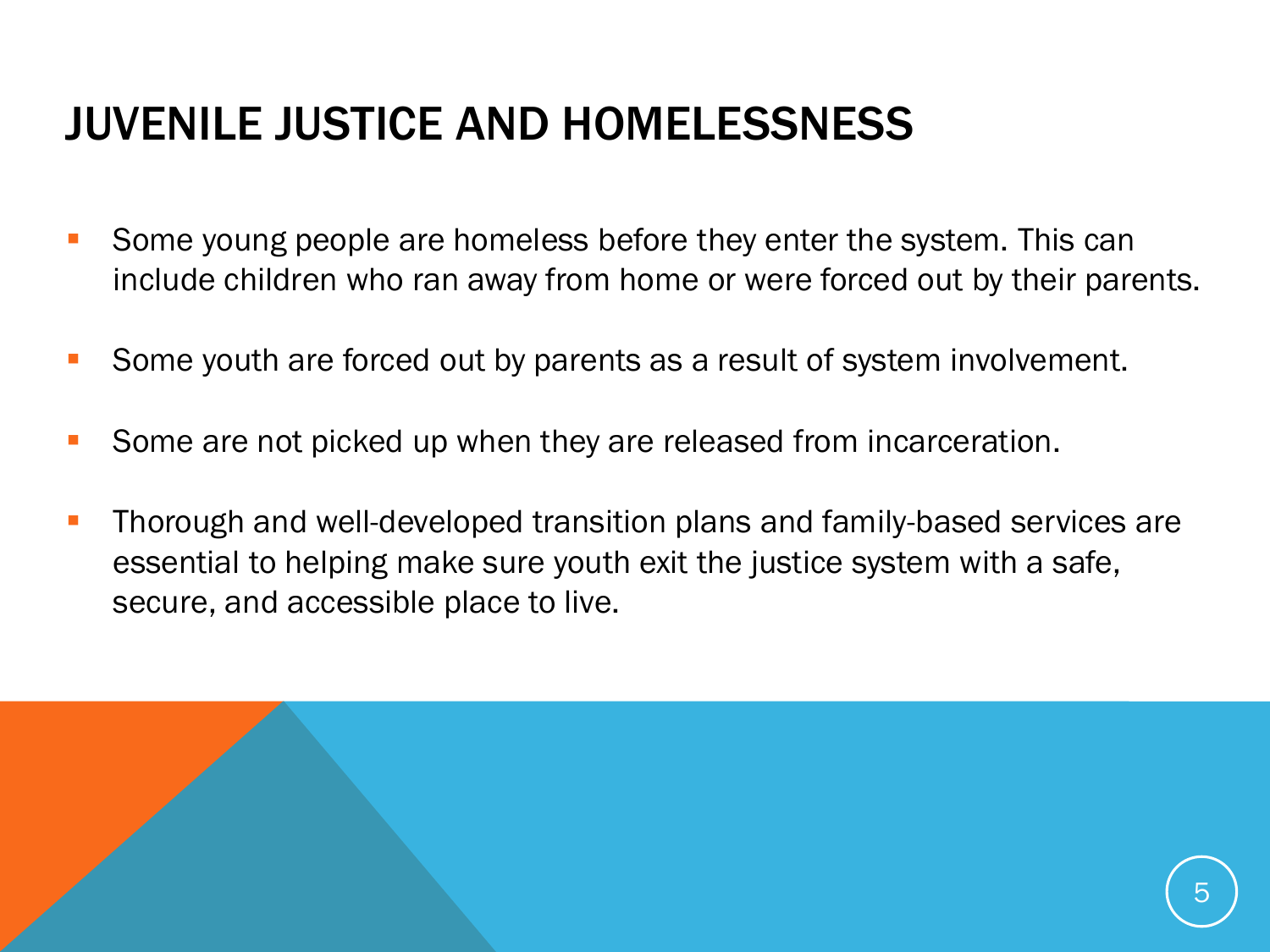### OTHER LINKS WITH JUVENILE JUSTICE AND **HOMELESSNESS**

- There are other ways that juvenile justice and homelessness intersect:
- **-** "Quality of Life" Ordinances: prohibition on being in public parks, etc. after dark.
- **Survival Crimes: Shoplifting, trespassing,** human trafficking
- **Family Violence**

i

- **Behavioral Health**
- Collateral Consequences: limitation of housing options

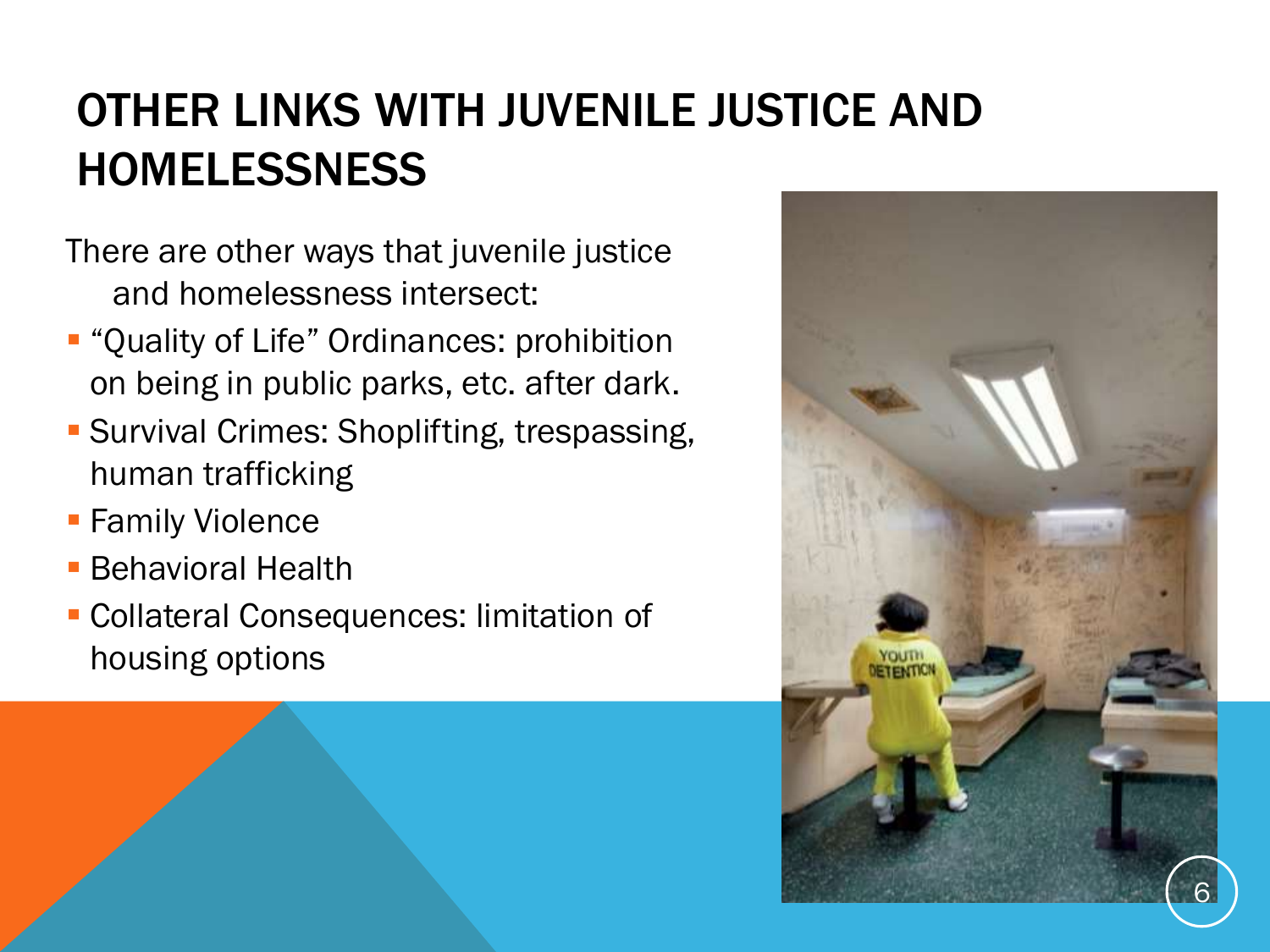### STATUS OFFENSES

Status offenses are behaviors that violate the law, but would not be an offense if committed by an adult.

Common examples include truancy, running away, curfew and liquor law violations and being beyond their parents' control.

Can be called PINS, FINS, CHINS, etc., but implications are still the same.

Mostly state law issue; Juvenile Justice and Delinquency Prevention Act serves as primary federal law in this area.

i

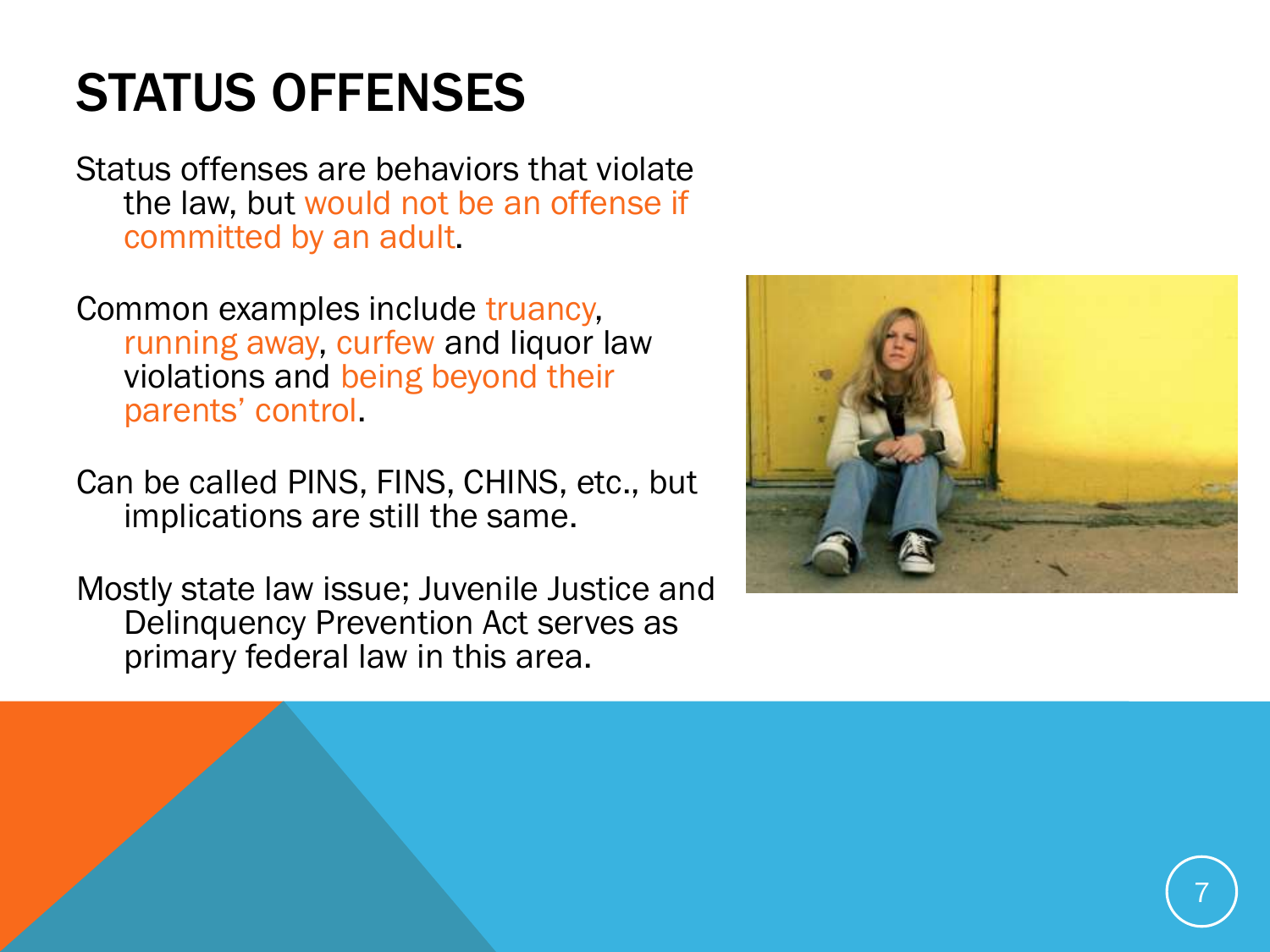### CHILDREN IN NEED OF SERVICES

- An estimated 109,000 child in need of services cases were petitioned in juvenile courts in 2013.
- Of these, 7,300 involved detention.
- The National Census of Youth in Residential Placement found that in 2011 alone, more than 2,000 children were estimated to be incarcerated each day for behaviors such as running away from home, skipping school, or coming home after curfew.

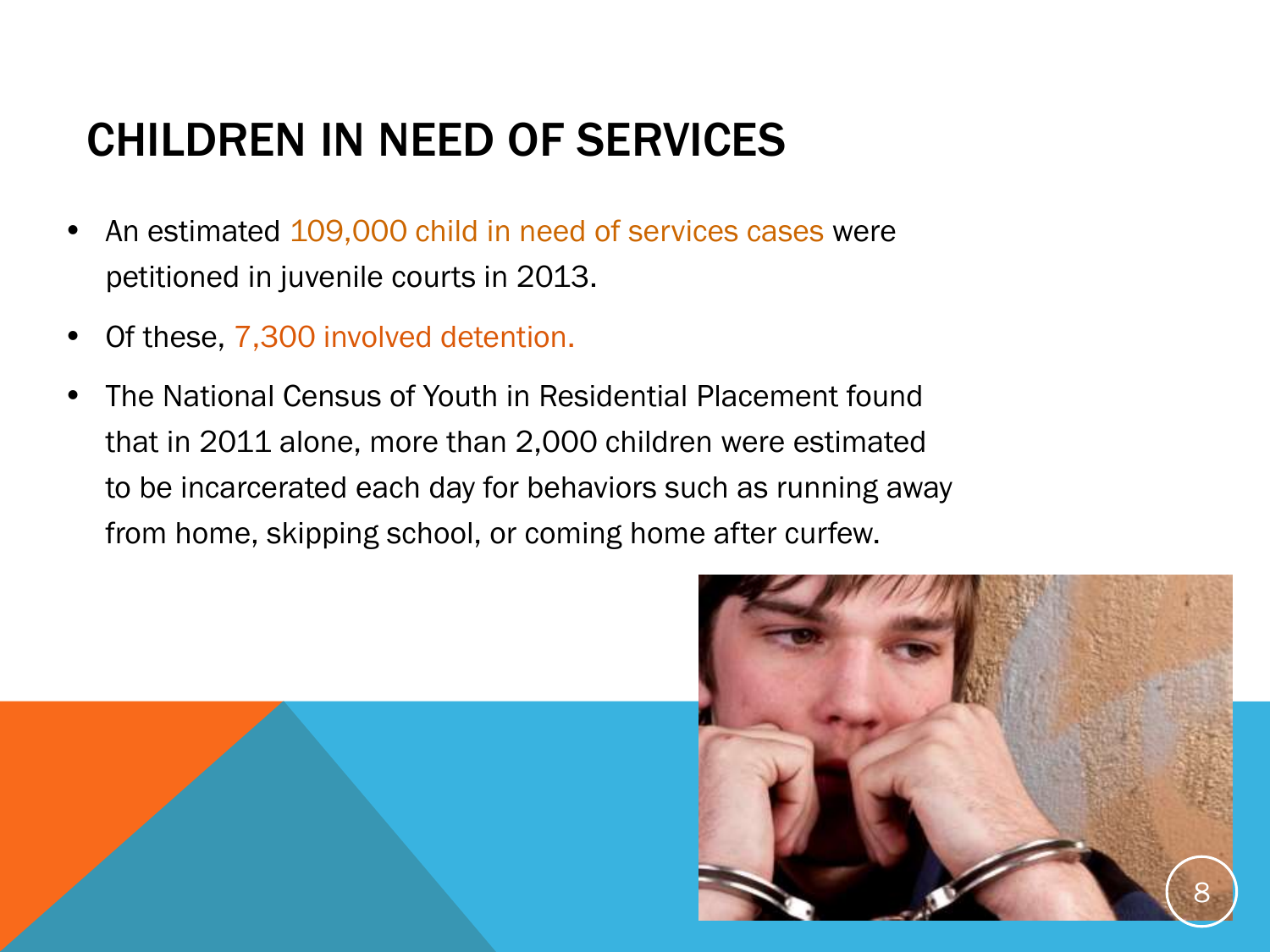### How can we address these challenges?

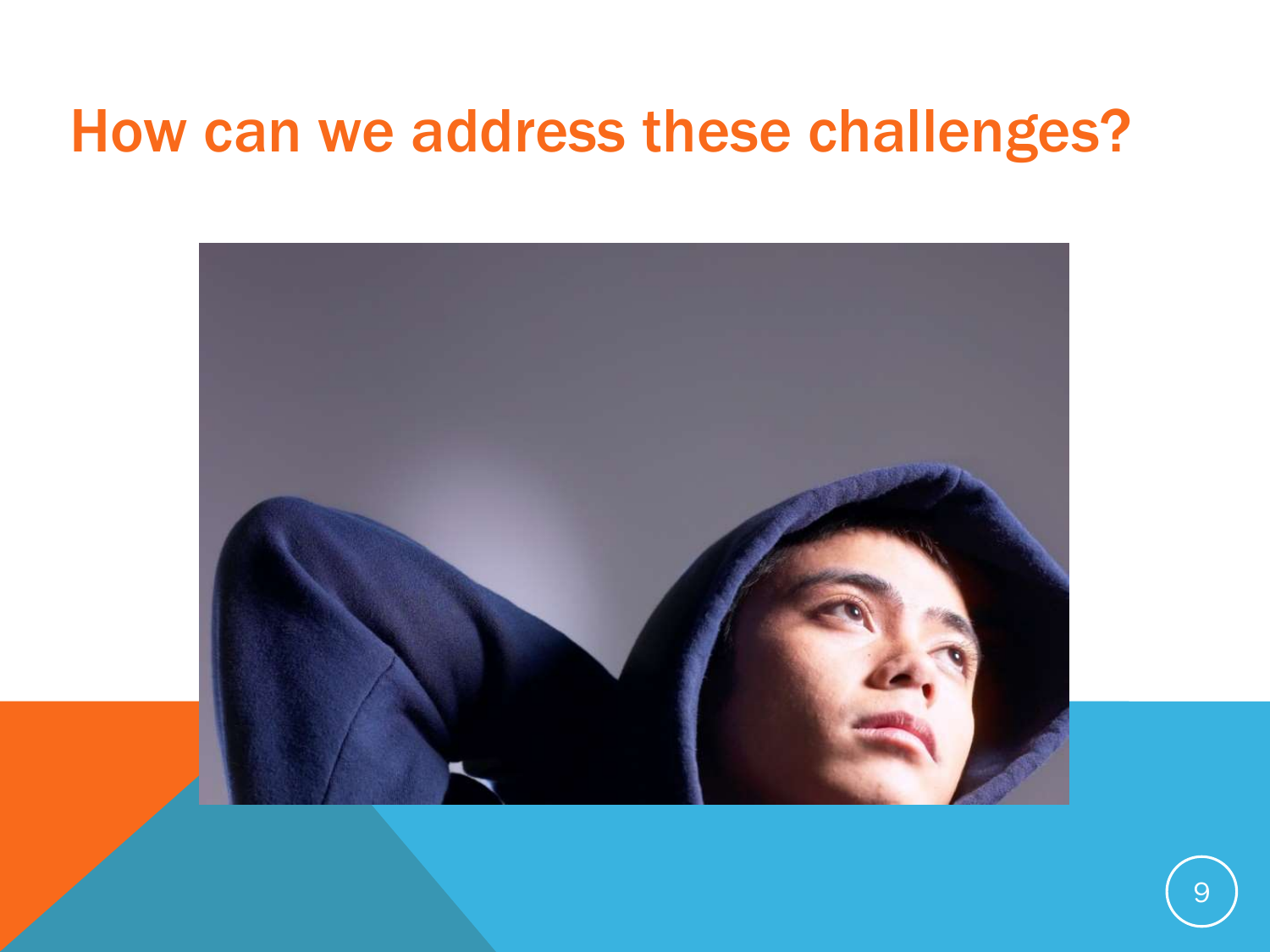# STATE LEVEL – CONNECTICUT

- Connections between juvenile justice and youth homelessness
- What we know and what we need to know
- Coordinating to understand and address intersection of juvenile justice and homelessness



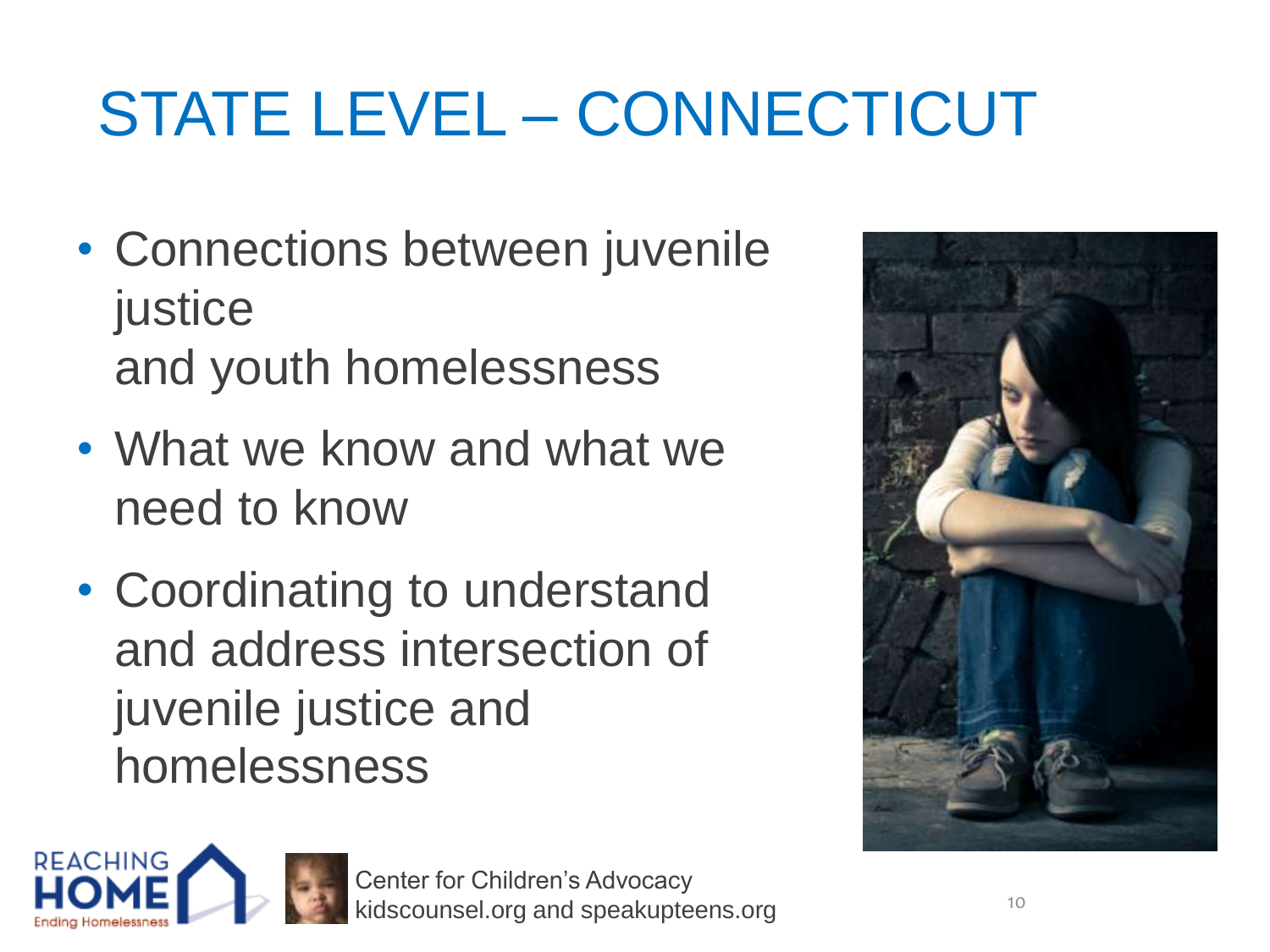### JUVENILE JUSTICE AND HOUSING STABILITY

"Targeting release from the juvenile justice system as a point to combat youth homelessness can both benefit youth who are at risk of displacement and reduce rates of youth recidivism."

Alone Without a Home, September 2012, National Law Center on Homelessness and Poverty, and National Network for Youth

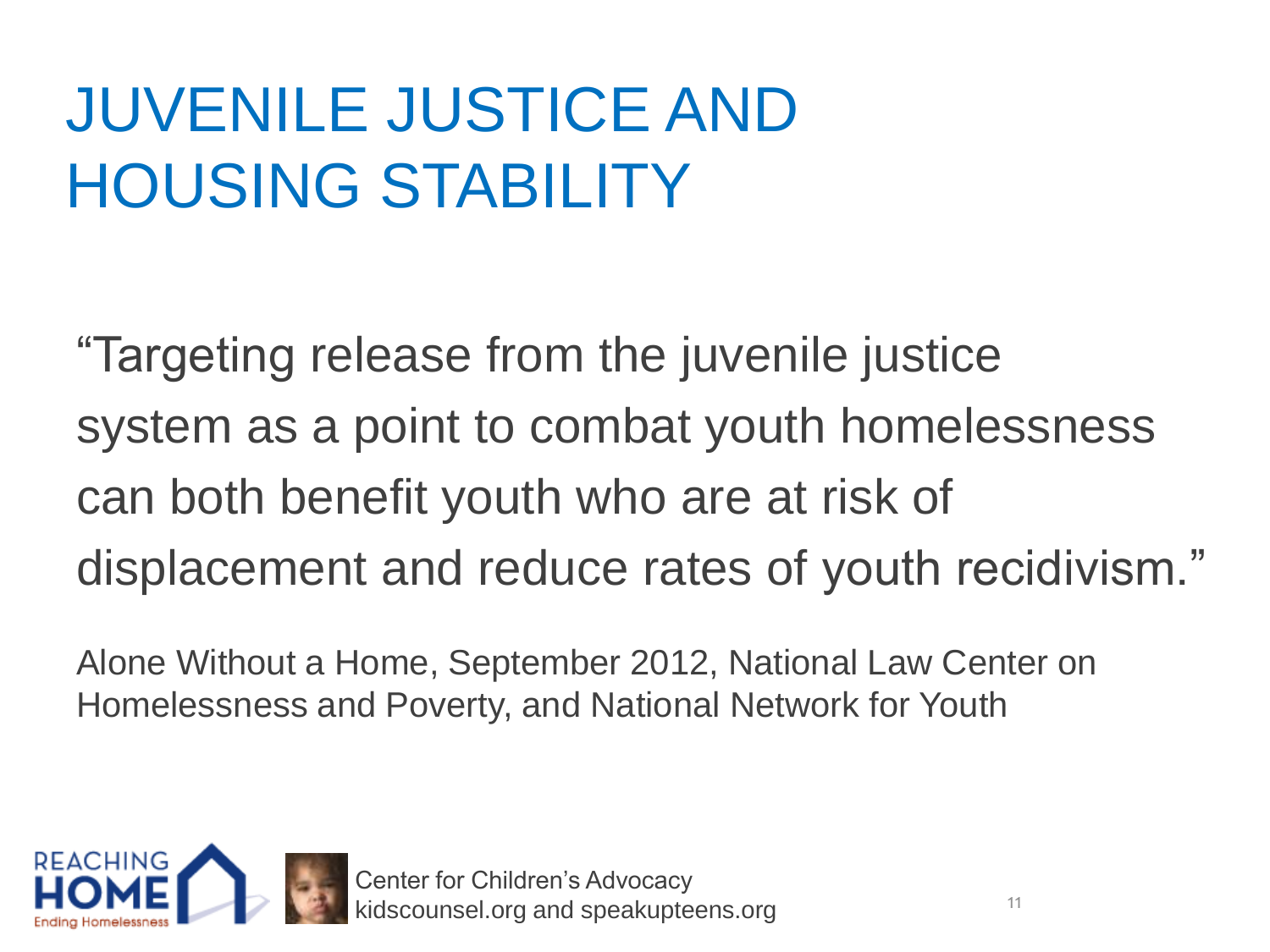# YOUTH WHO ARE HOMELESS

- At risk for sexual abuse, prostitution, physical abuse, criminal justice involvement, illness and suicide
- Costly trajectory

National Network for Youth Issue Brief, Consequences of Youth Homelessness



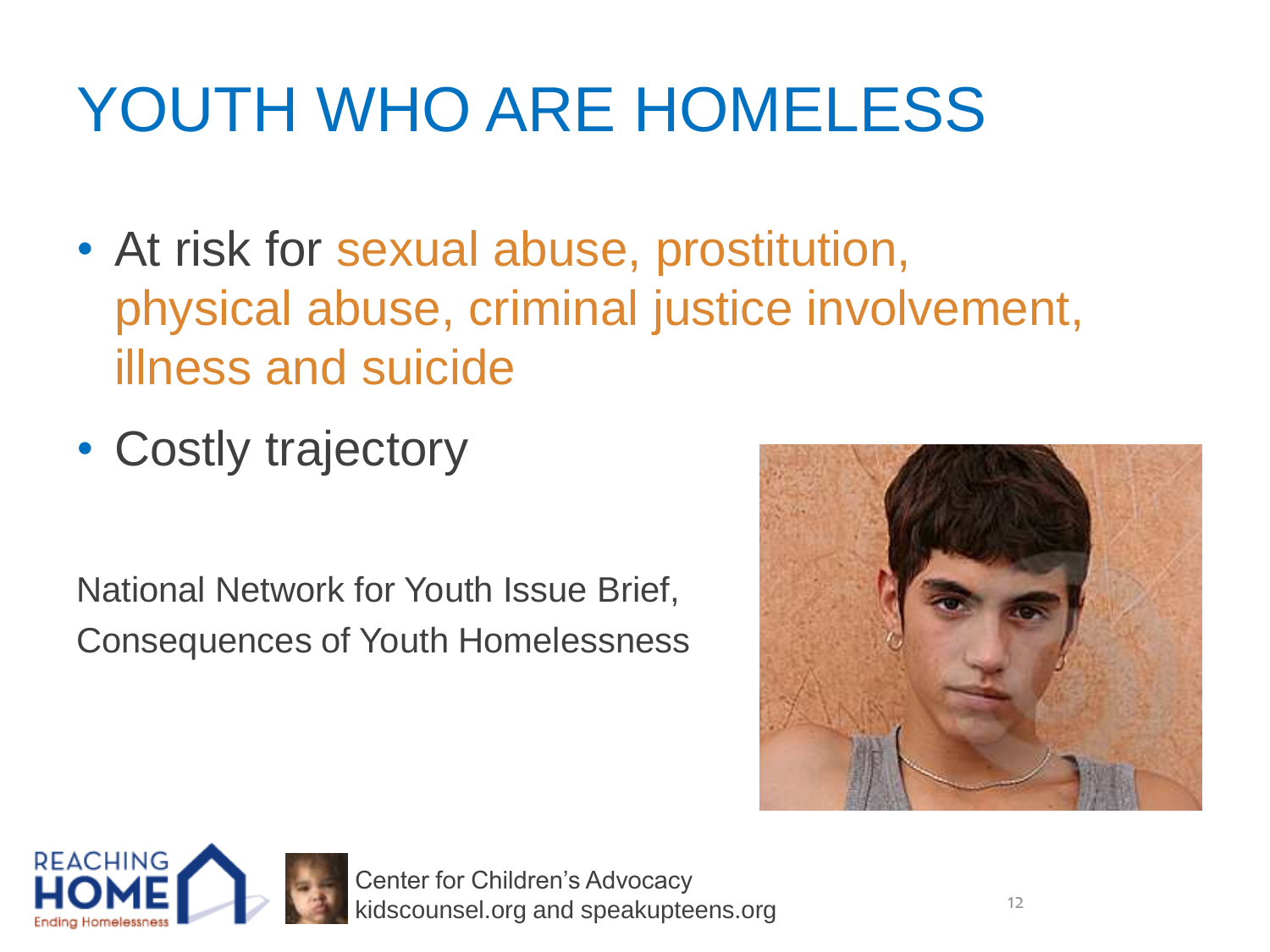### PEER REVIEWED DATA

Sample of 10 quality studies from 2006-2014

- Overall ~ 50 to 75% of homeless youth had been arrested; 50 to 60% had been incarcerated
- Drug abuse, mental health issues, and lack of access to services are associated with increased criminal activity for homeless youth

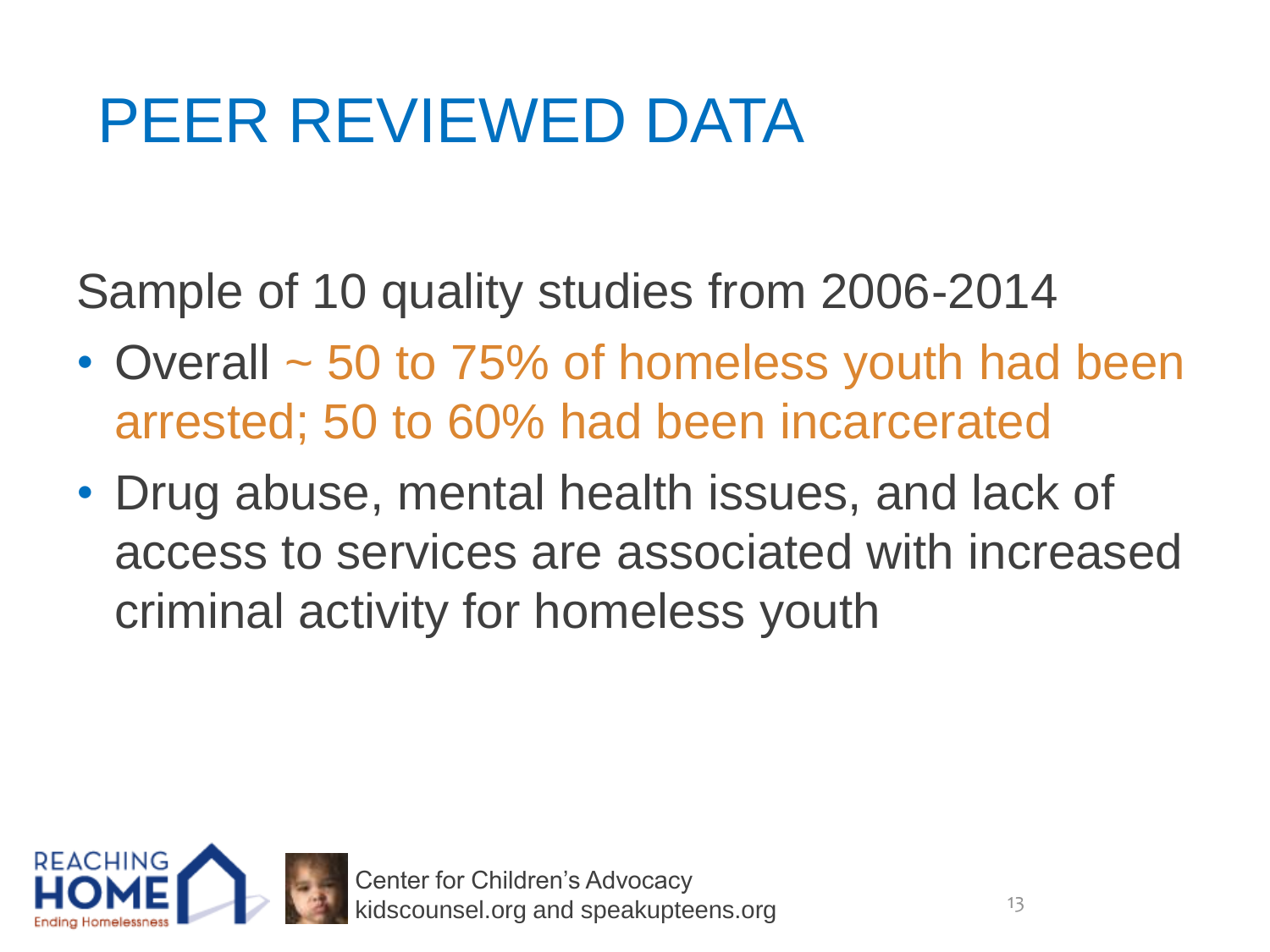### PEER REVIEWED DATA

- Length of time homeless/disconnected equals greater frequency/likelihood of criminal justice involvement
- Most effective services include housing, employment, and behavioral health supports

Summary of research available upon request

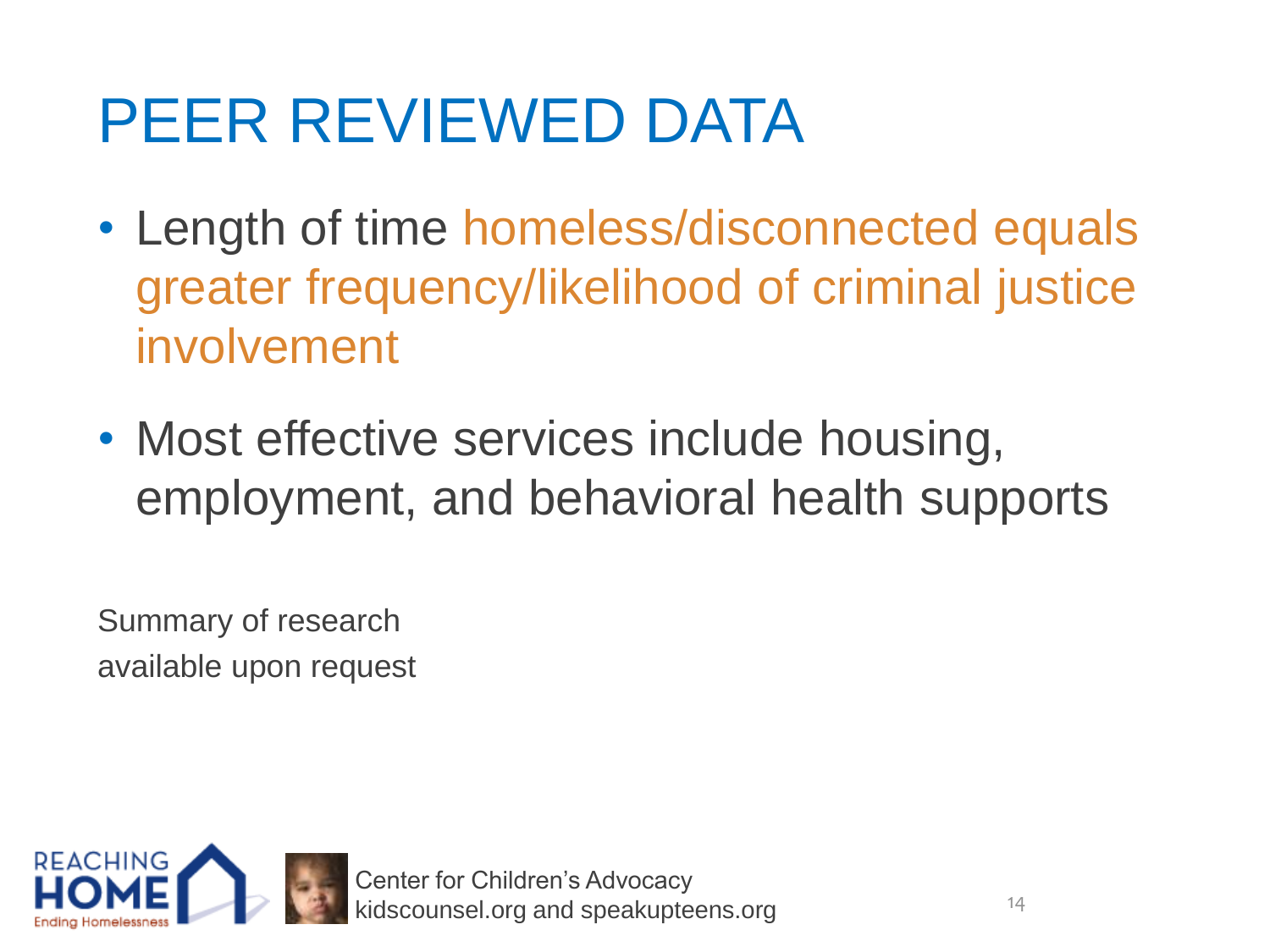## HOUSING STABILITY, DIVERSION, RECIDIVISM

Addressing housing stability reduces recidivism and use of crisis/emergency systems.

Examples (Connecticut adults) CT Collaborative on Re-entry (CCR)

- 99% decrease in shelter days
- 73% decrease in jail episodes

Corporation for Supportive Housing, 2013

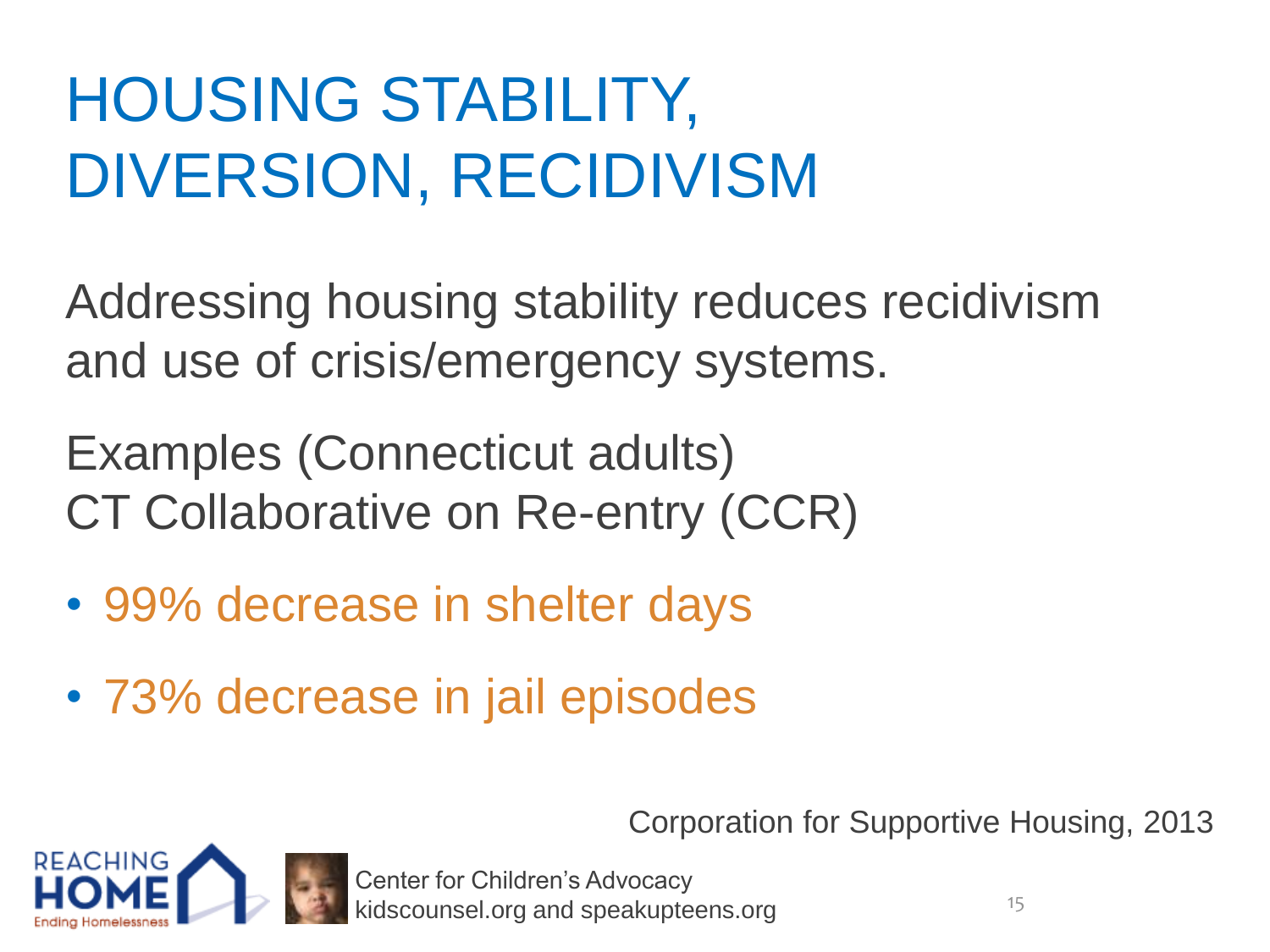# ADDRESSING YOUTH HOMELESSNESS IN CONNECTICUT

- Launched Reaching Home Campaign in 2012 (version of federal Opening Doors)
- Met goal to end Veteran Homelessness
- On track to end chronic homelessness in 2016
- Goal: end youth homelessness by 2020



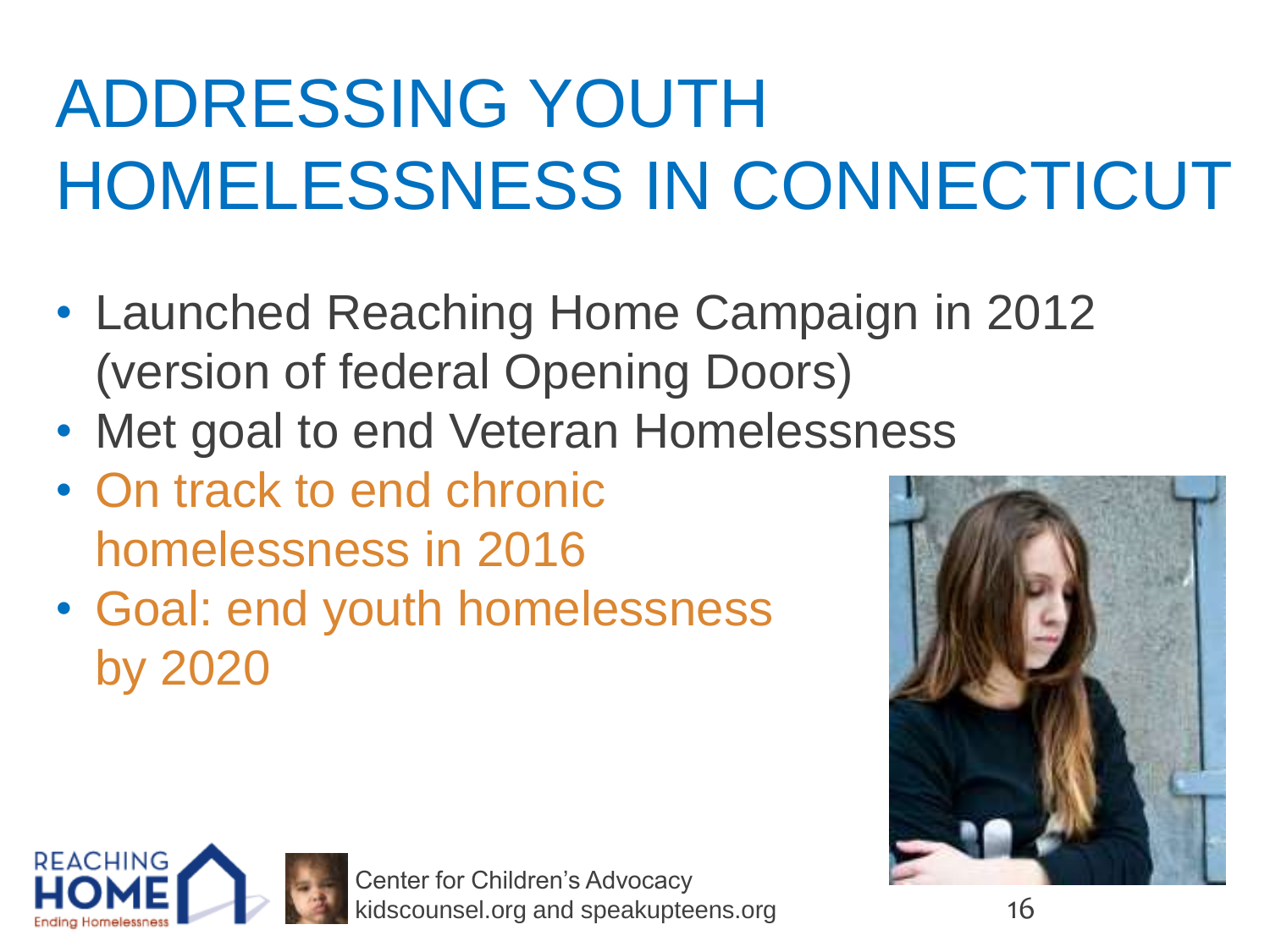### **Reaching Home Campaign**

**Campaign to end homelessness in Connecticut**

#### **Opening Doors – Connecticut**

**Framework implemented by Reaching Home Campaign**

#### **Reaching Home Steering Committee**

**Broad coalition crossing boundaries and systems; sets direction, advances policy change, oversees work groups, makes connections; 40-50 people; meets 4x year**

#### **Reaching Home Coordinating Committee**

**Helps coordinate, provide guidance to work groups and supports Steering Committee; 10-20 people, meets monthly**

#### **Opening Doors – CT Work Groups**

**Recommend, advance Opening Doors-CT strategies; 12-20 people**

Affordable & **Supportive Housing** 



Health & **Housing Stability** 



Retooling Crisis Response

**Veterans**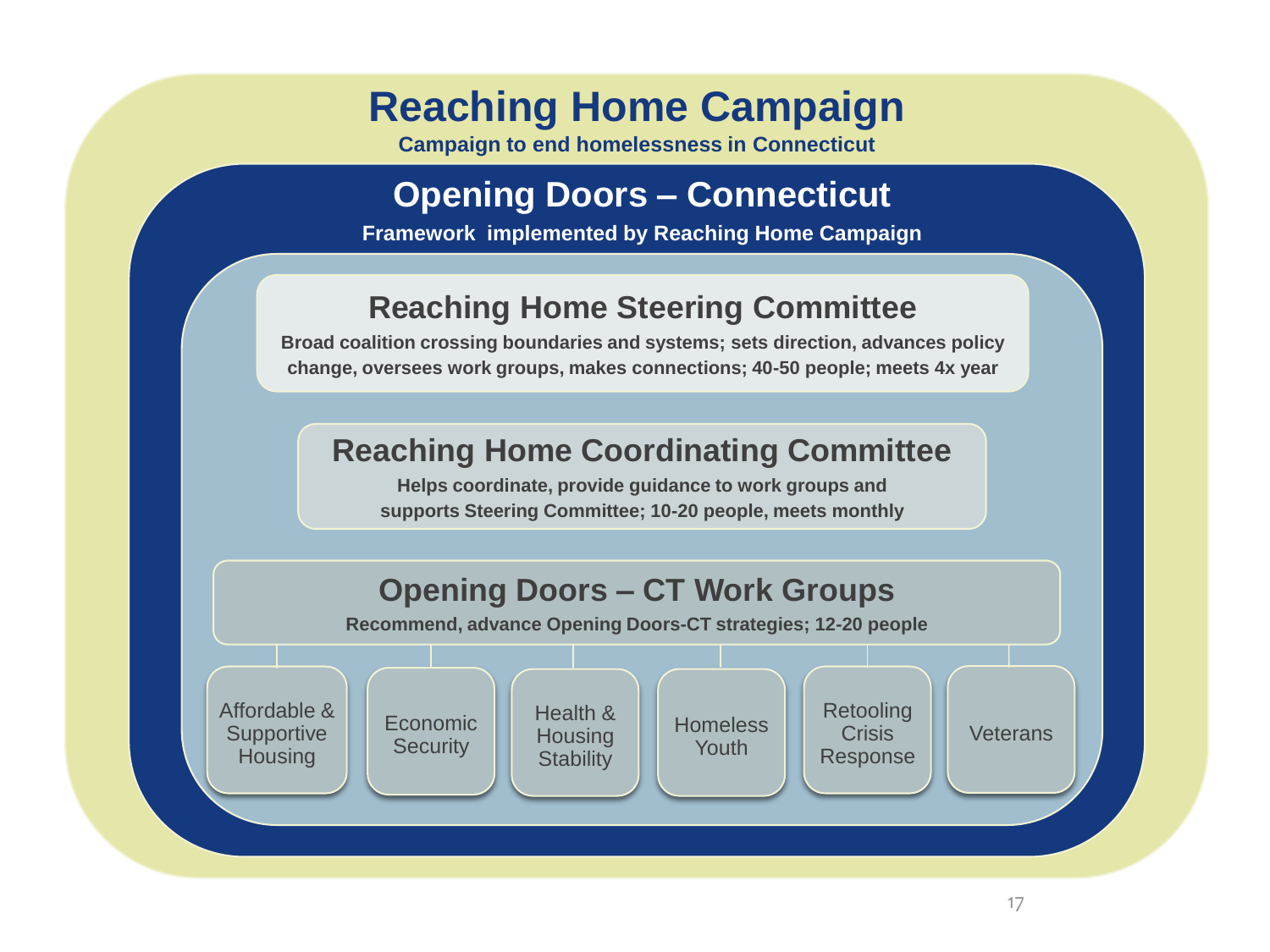# ADDRESSING YOUTH HOMELESSNESS IN CONNECTICUT

- 2013 "Invisible No More"
- 2014 State Opening Doors for Youth plan



- 2015 First statewide count of homeless youth
- 2016 Implementing first phase of five strategies

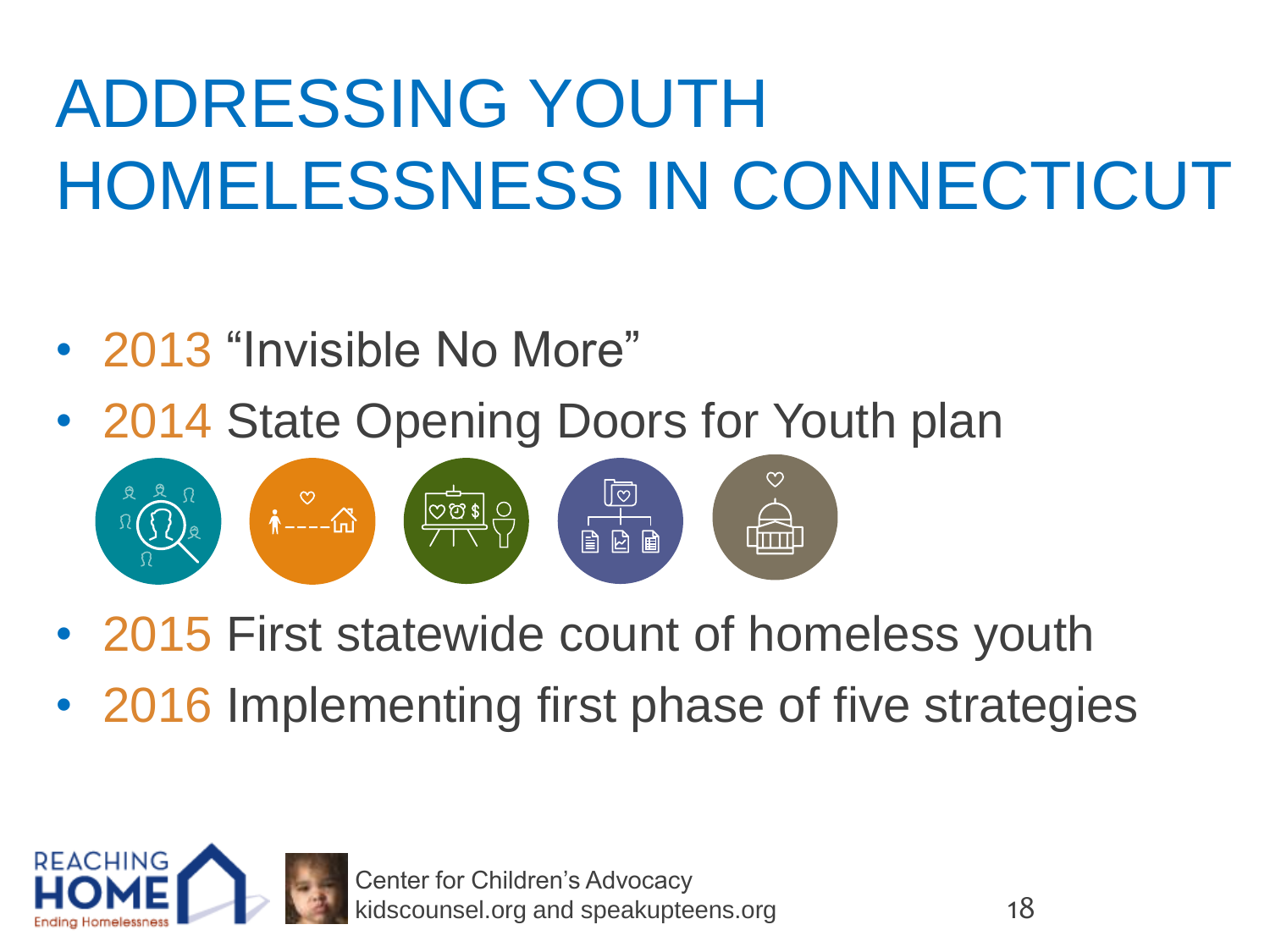## CT DATA: INVISIBLE NO MORE

- 27% received special education services
- 32% dropped out of school
- 53% had contact with DCF
- 37% removed from home by DCF

Derrick Gordon, PhD and Bronwyn Hunter, PhD Consultation Center, Yale School of Medicine, 2013

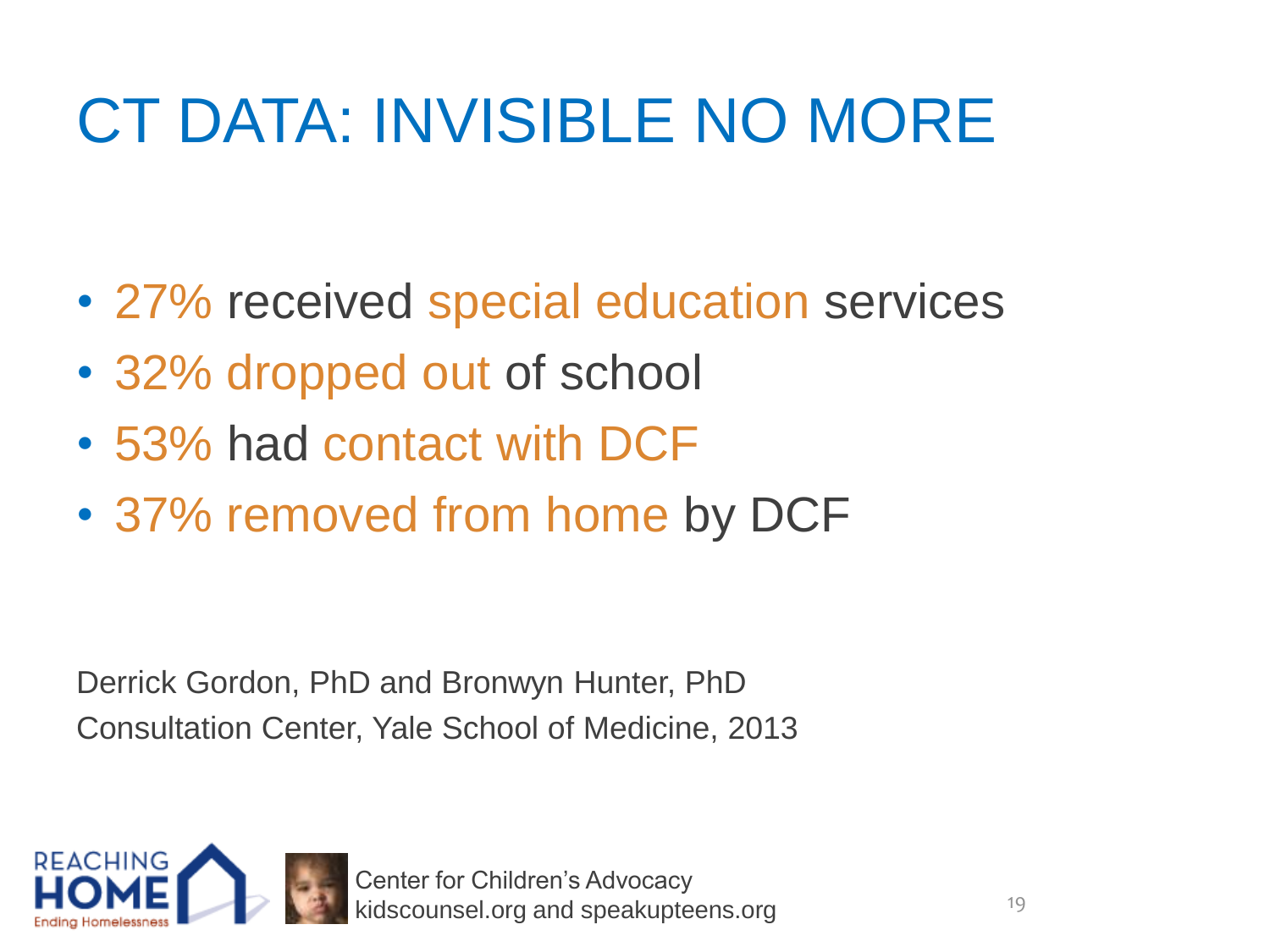## CT DATA: INVISIBLE NO MORE

- 49% moved more than 6 times in their lifetime
- 50% arrested at least once
- 39% reported incarceration in jail, prison, juvenile detention or residential facility

Derrick Gordon, PhD and Bronwyn Hunter, PhD Consultation Center, Yale School of Medicine, 2013

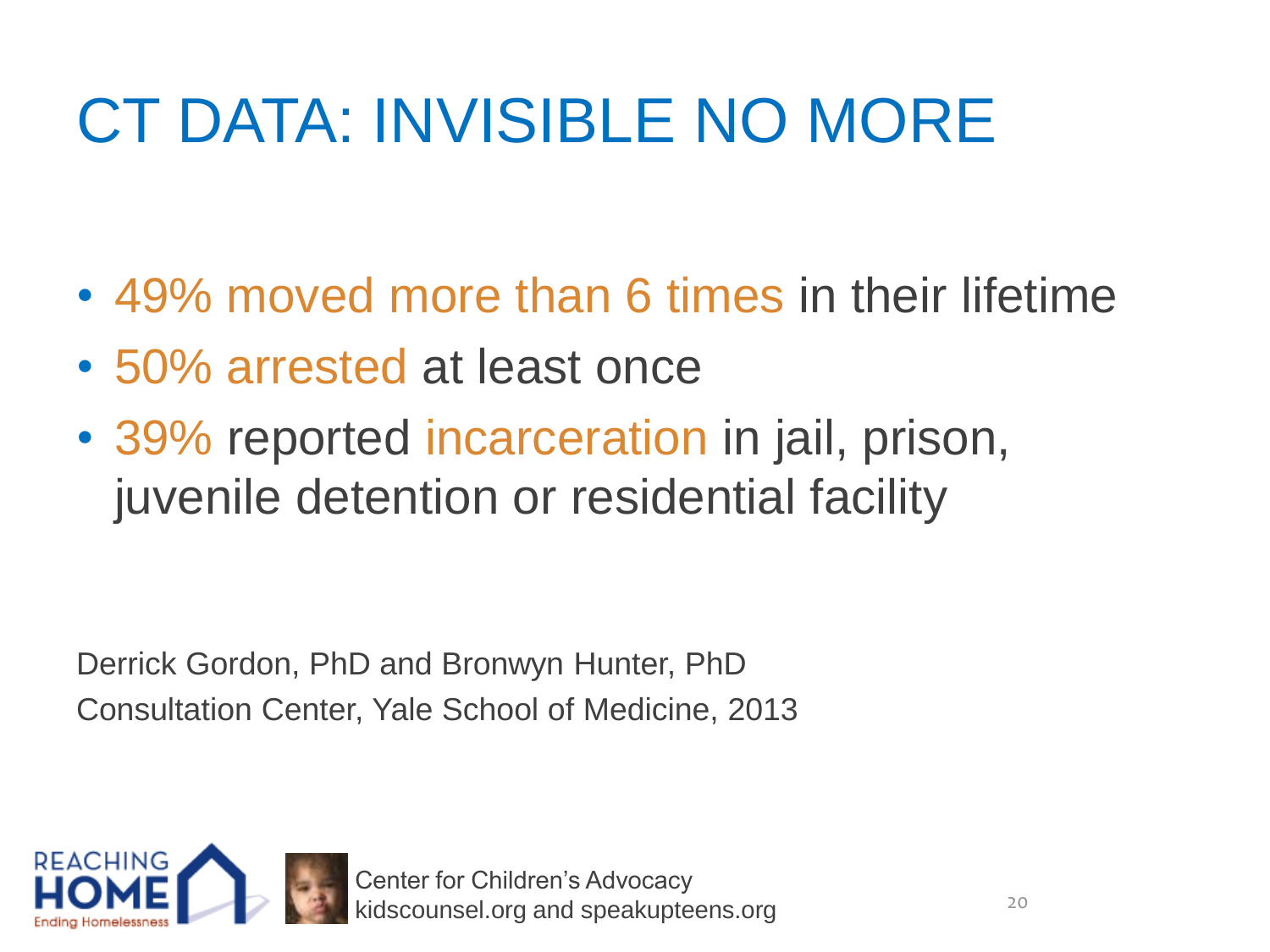## CT DATA: INVISIBLE NO MORE

- 89% sexually active
- Average 5.6 sexual partners
- 23.5% intercourse by age 12 or under
- 19.4% reported trading sex for money, place to stay, drugs/alcohol

Derrick Gordon, PhD and Bronwyn Hunter, PhD, Consultation Center, Yale School of Medicine, 2013



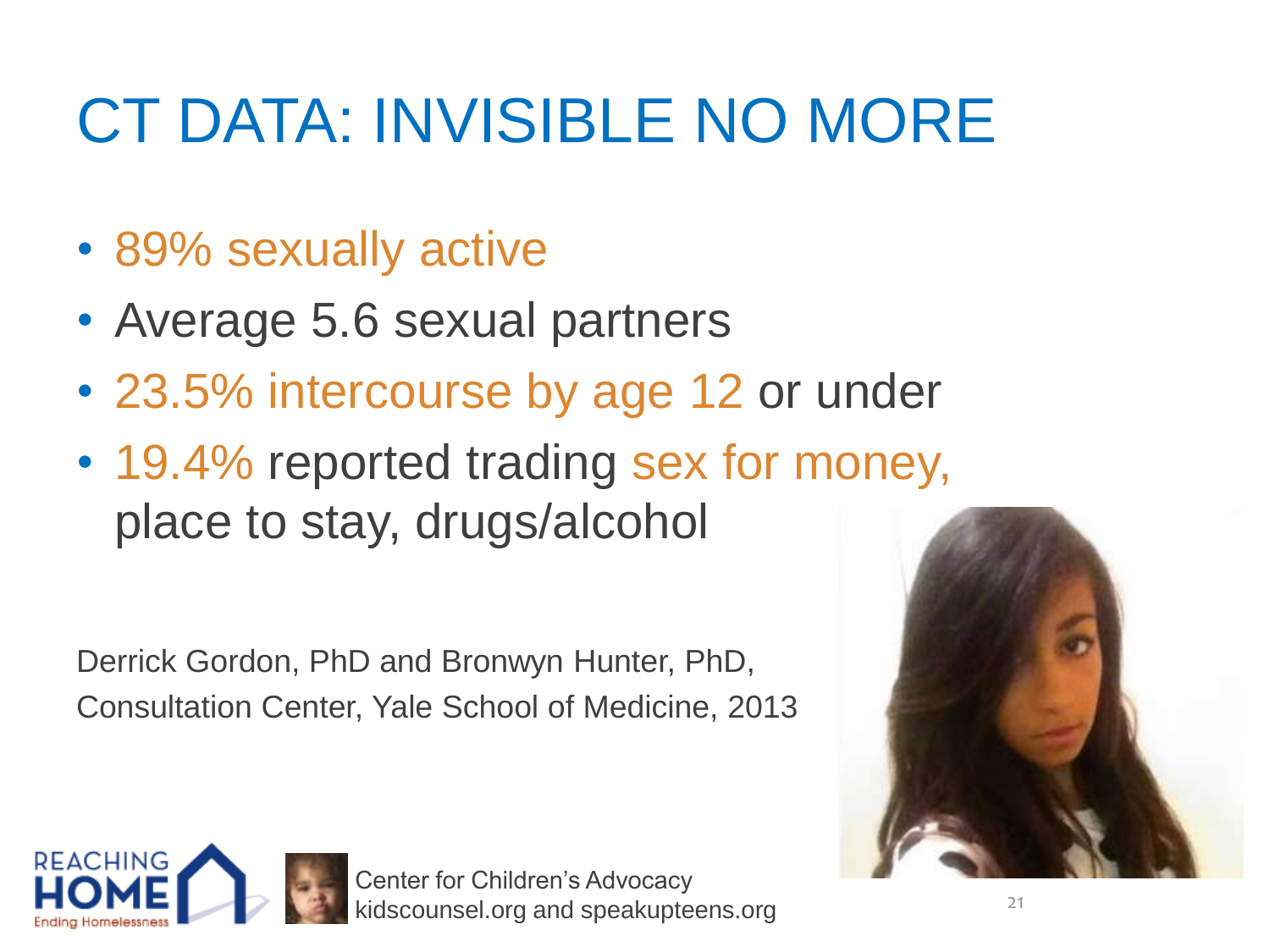# CT DATA: STATEWIDE YOUTH COUNT

- Estimated 3,000 homeless/housing unstable
- Self report
- One third have history of involvement with Dept. of Children & Families
- Youth involved with DCF or foster care 6 times more likely involved with criminal justice system

Statewide Youth Count, 2015

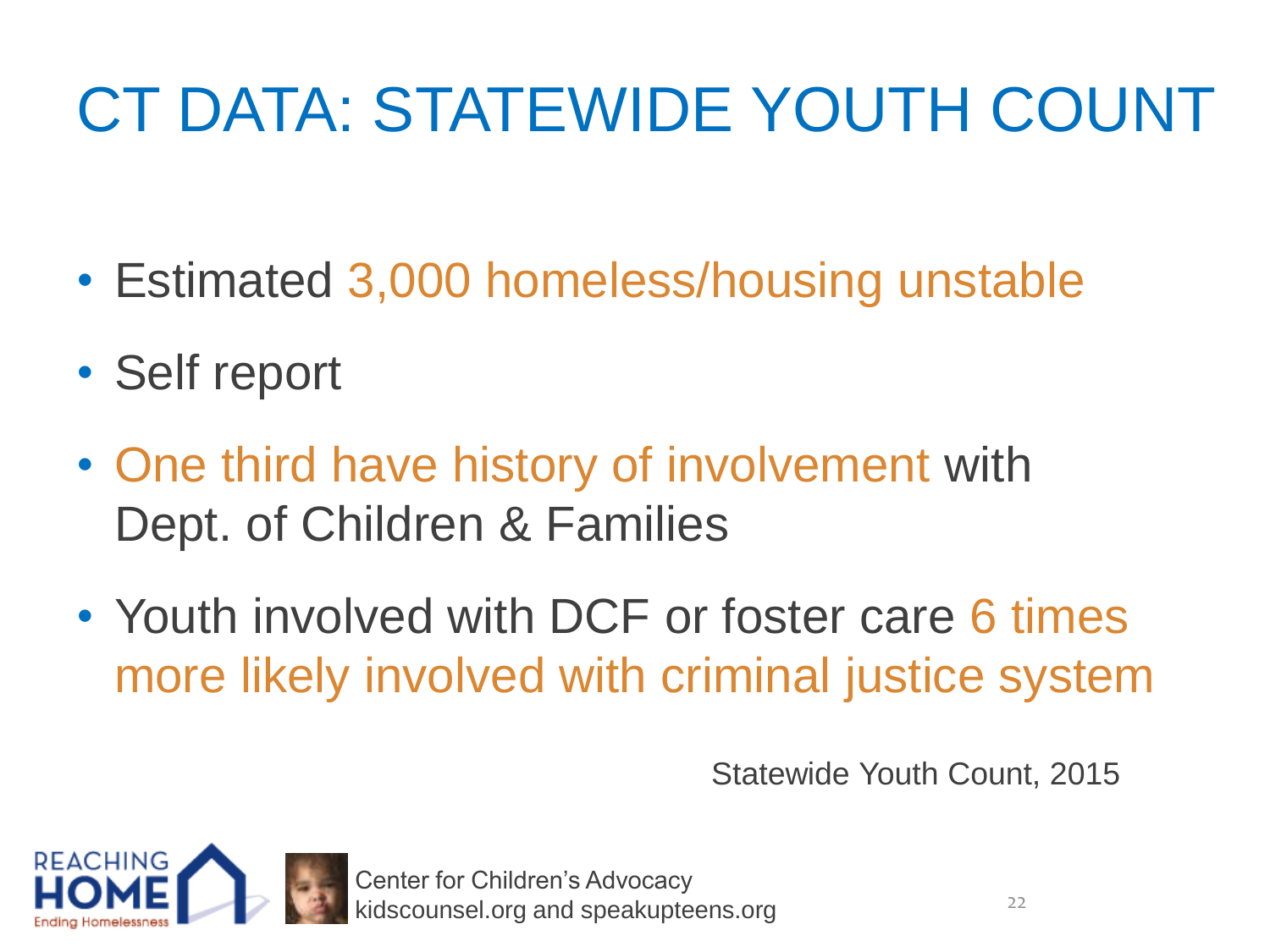# CT DATA: STATEWIDE YOUTH COUNT

Youth involved with criminal justice system

- 5 times more likely to have moved two or more times in last 6 months
- 3 times more likely to be living outside or in a place not meant for human habitation

Statewide Youth Count, 2015

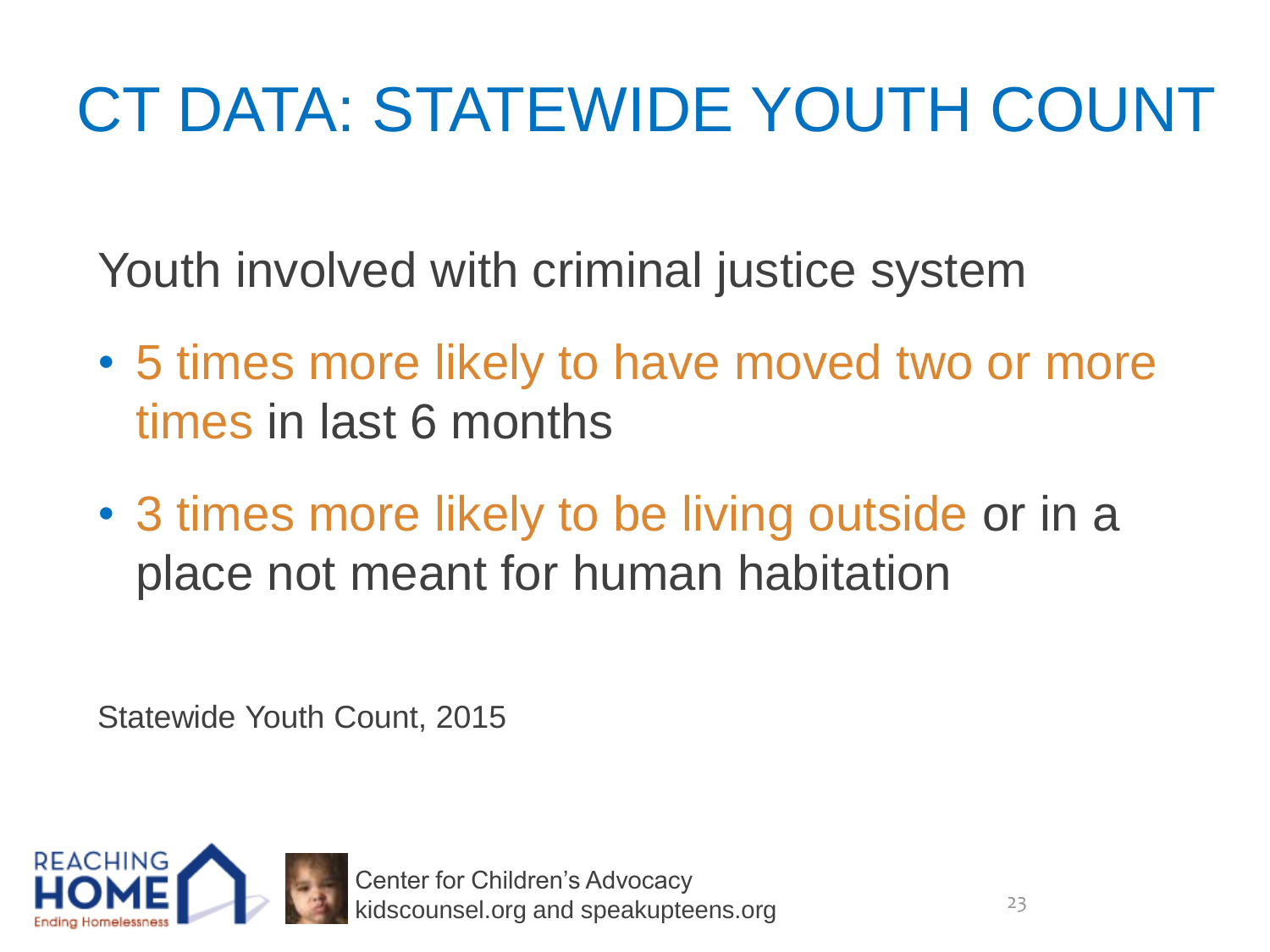# CT DATA: STATEWIDE YOUTH COUNT

585 homeless/housing unstable youth surveyed

| <b>Age</b> | <b>Surveyed</b> | <b>JJ Involved</b> |
|------------|-----------------|--------------------|
| $22 - 24$  | 190             | 46                 |
| < 21       | 395             | 81                 |
| $18 - 21$  | 209             | 46                 |
| $<$ 18     | 248             | 51                 |

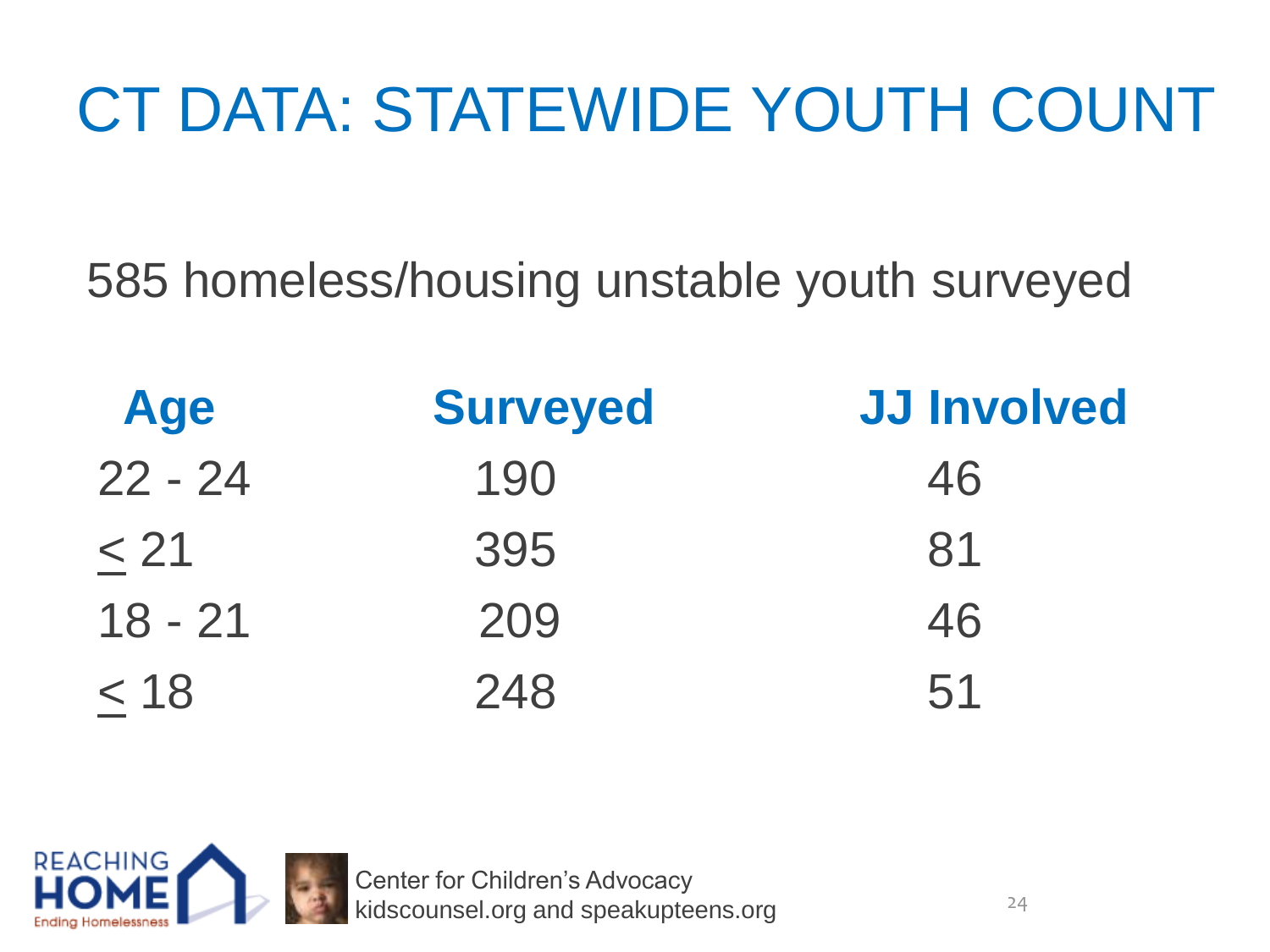## NEXT STEPS IN CONNECTICUT

1. Collect and utilize better data from state agencies



2. Address gaps in housing continuum for youth/young adults



3. Integrate housing solutions into discharge planning. Create joint child welfare /JJ plan for youth leaving the system.

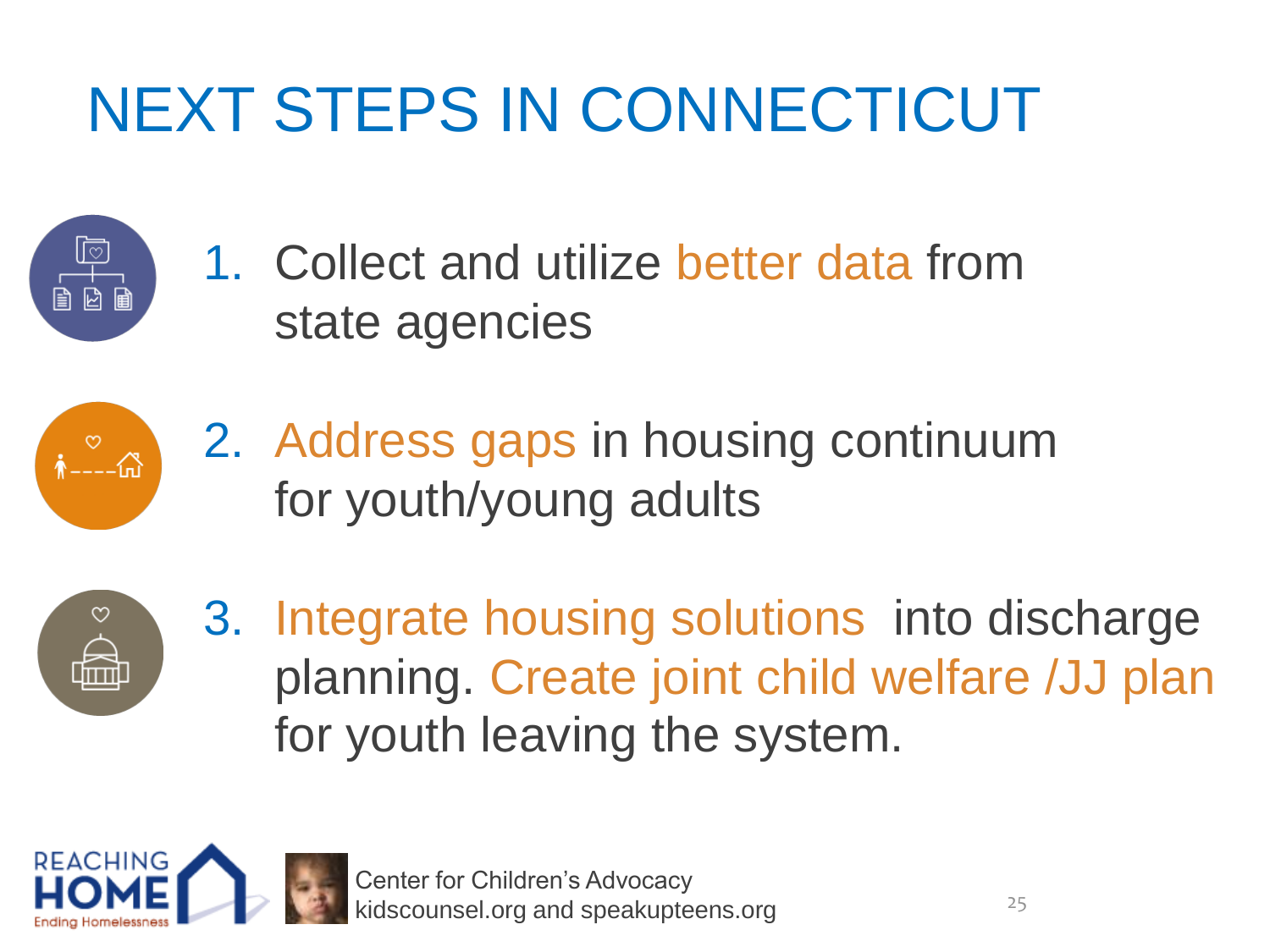# COLLECT BETTER DATA



- Accurately and regularly count, and assess progress(as with other populations through Point In Time Count and annual HMIS data)
- Identify homelessness/housing instability upon entry into state systems
- Address homelessness/housing instability prior to exit
- Share data across systems to better understand and target interventions

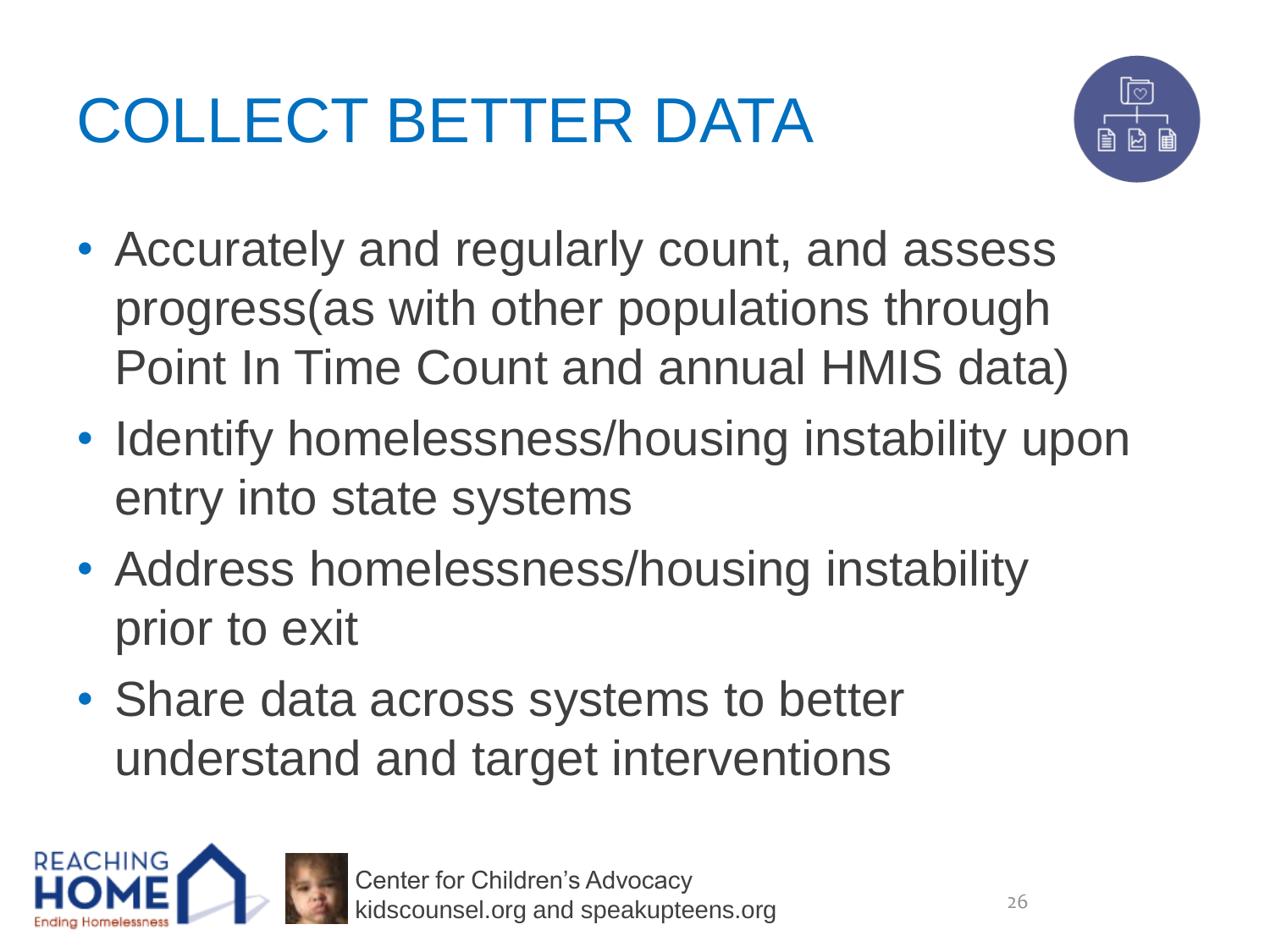

### **Access to safety is paramount**:

outreach, crisis response services, housing options

- Crisis options for under 18
- Crisis options for 18 and older
- Short-longer term models specialized for 18 and older

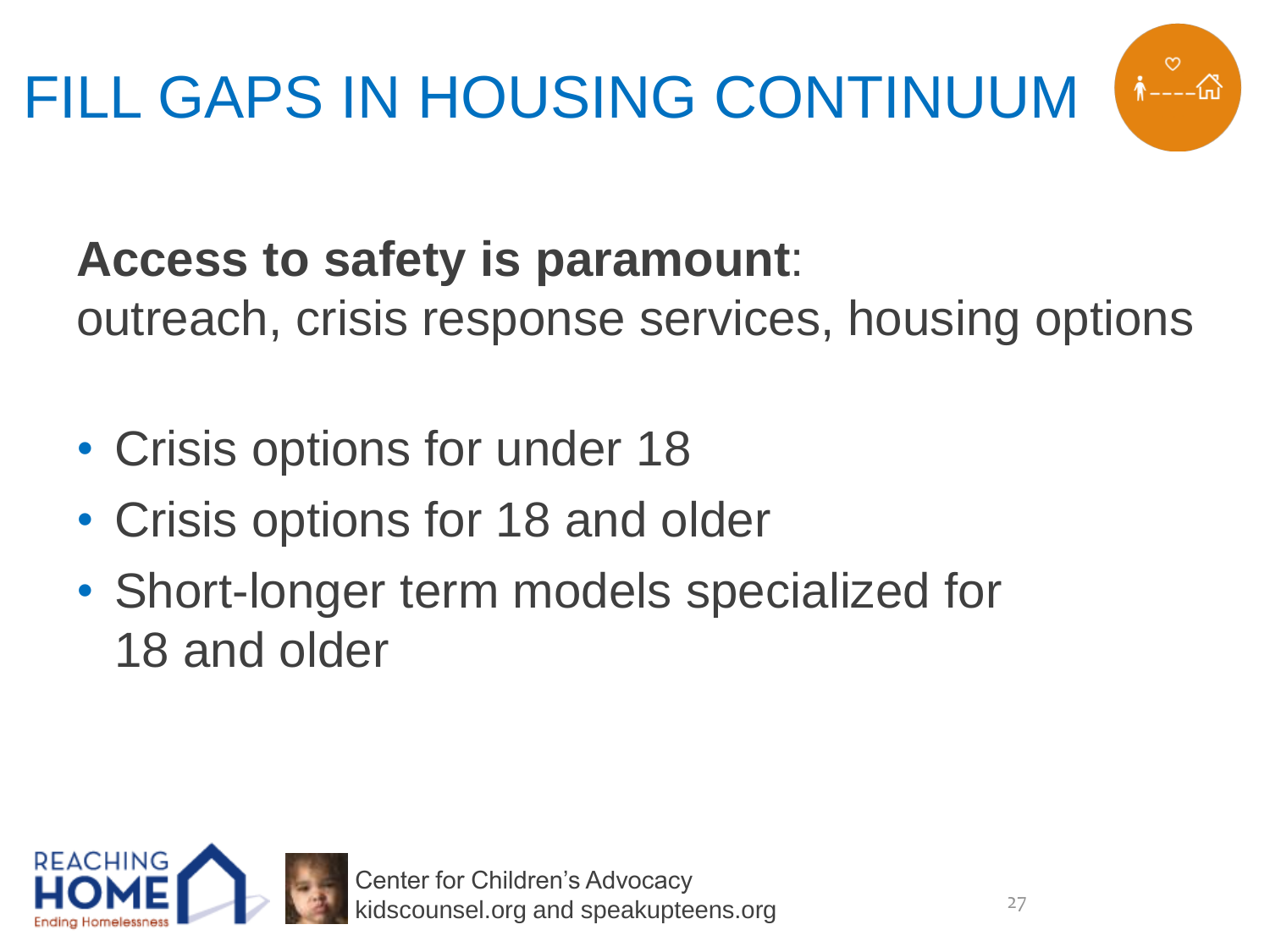PLANNING WITH JJ PARTNERS



**Develop comprehensive, statewide, multi-system recommendations**

- Assure youth not released into unsafe or unstable living situations that could lead to homelessness
- Identify and begin to plan for housing needs immediately upon entry

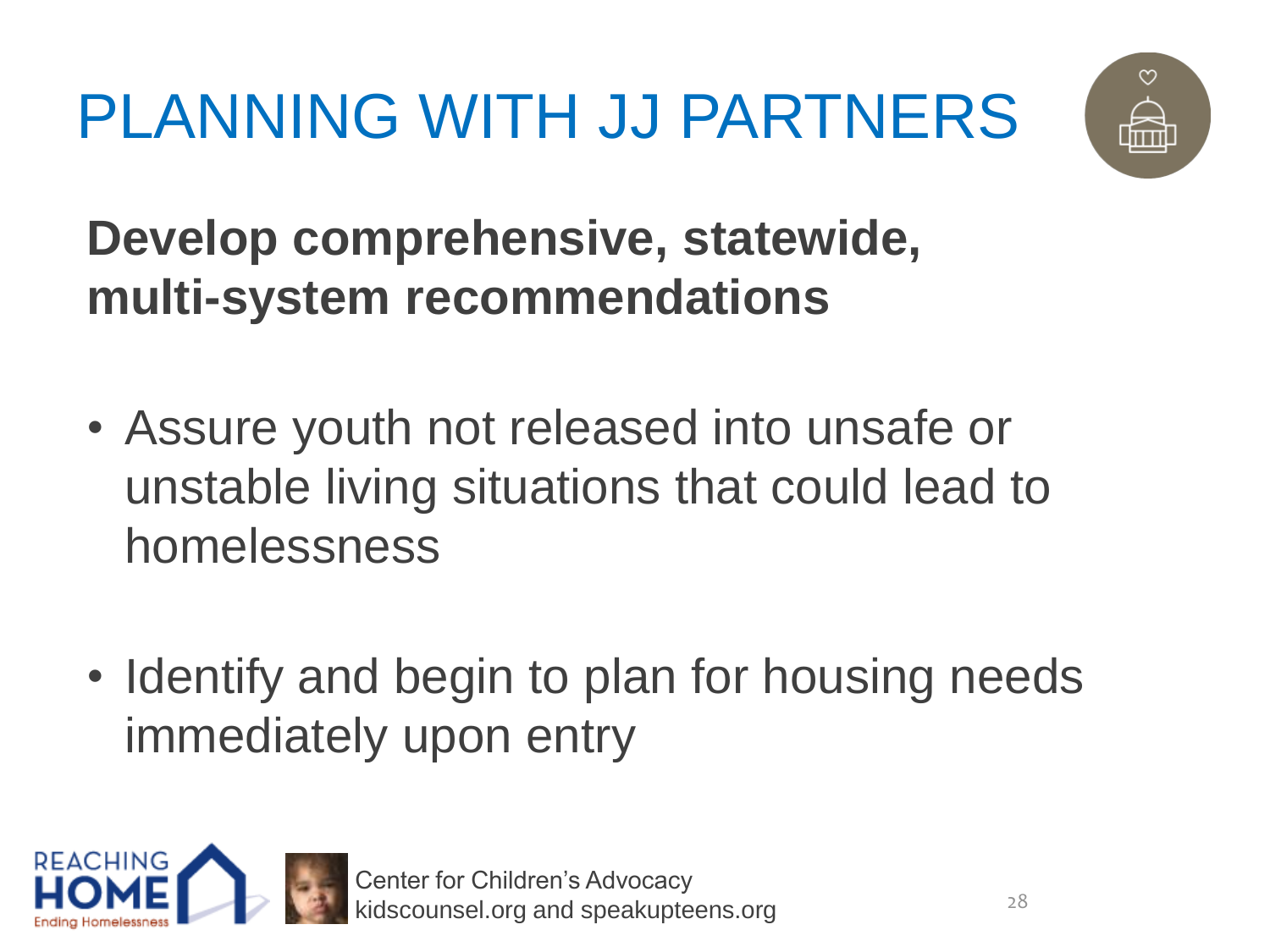# CHALLENGES OF STATEWIDE COORDINATION

- Funding
- Learn while doing
	- when to wait, when to move forward
- Cross-system education and engagement
	- everyone on same path as we move forward
	- right level of agency staff at table

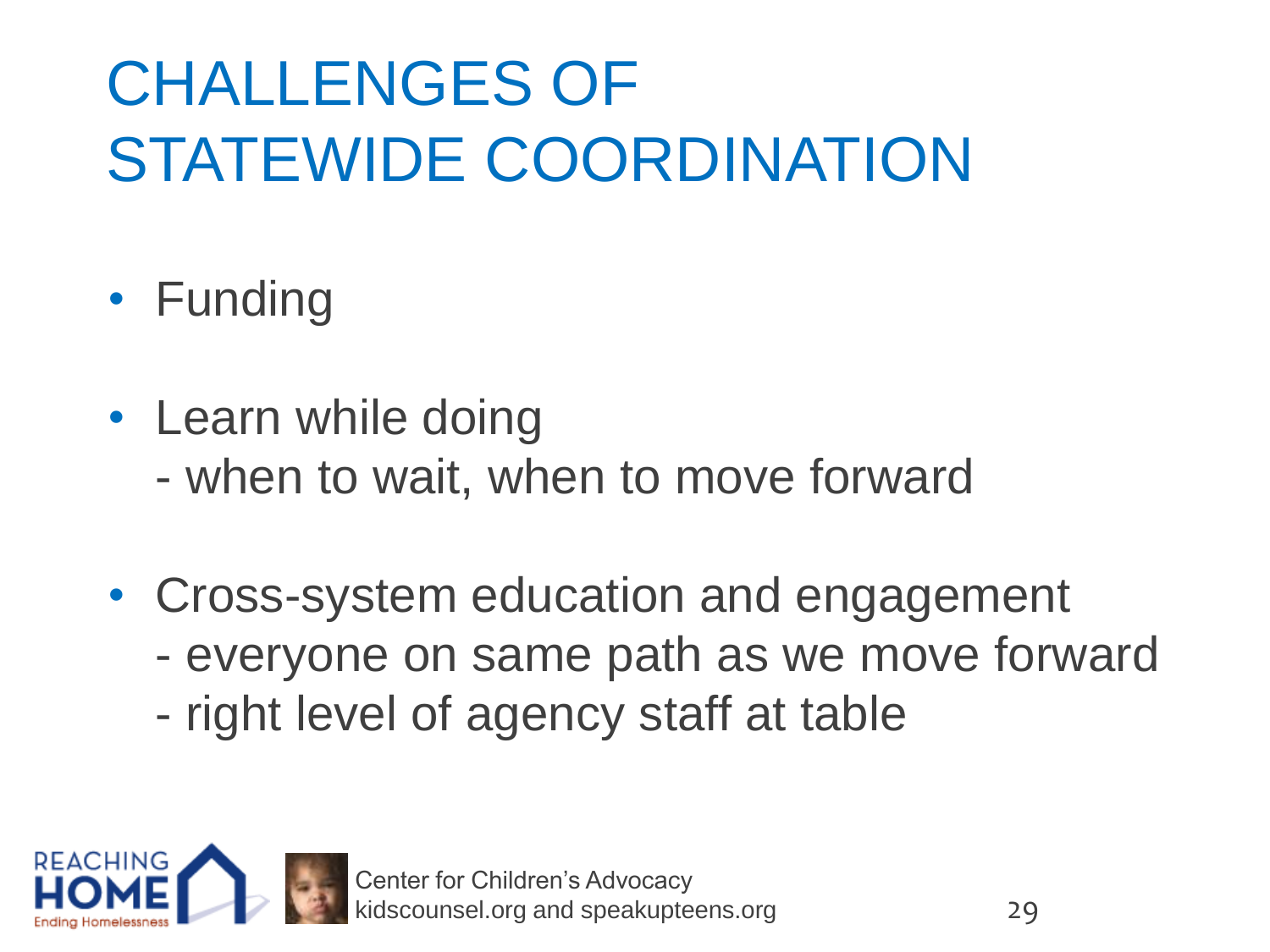### LEARN MORE ABOUT CONNECTICUT

Stacey Violante Cote, JD, MSW Director, Teen Legal Advocacy Project Center for Children's Advocacy [speakupteens.org](http://www.speakupteens.org/) and [kidscounsel.org](http://www.kidscounsel.org/)  [sviolante@kidscounsel.org](mailto:sviolante@kidscounsel.org)

Alicia Woodsby, MSW Executive Director, Partnership for Strong Communities [pschousing.org](http://www.pschousing.org/) [alicia@pschousing.org](mailto:alicia@pschousing.org)

Full Action Plan for Youth: [pschousing.org/files/YouthPlan\\_06-12-15.pdf](http://www.pschousing.org/files/YouthPlan_06-12-15.pdf)

CT specific resources for youth: [youth-help.org](http://www.youth-help.org/)